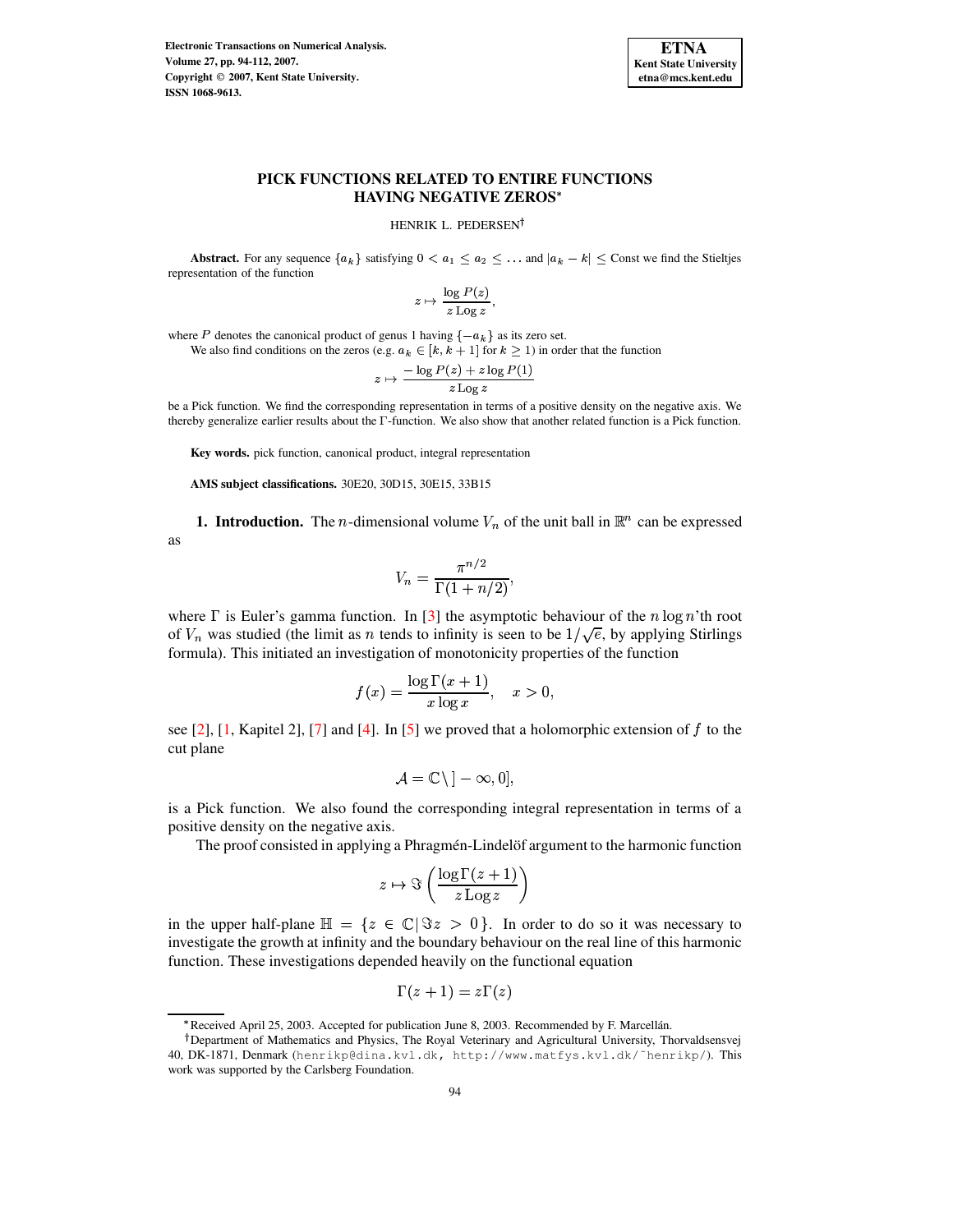of the  $\Gamma$ -function.

In this paper we generalize the results about the  $\Gamma$ -function to a class of entire functions having negative zeros.

The reciprocal of the  $\Gamma$ -function is an entire function having negative zeros. Indeed, the Weierstrass factorization of the  $\Gamma$ -function states that

$$
\frac{1}{\Gamma(z+1)} = \exp(\gamma z) \prod_{k=1}^{\infty} (1 + z/k) \exp(-z/k),
$$

where  $\gamma$  is Euler's constant. If  $P_0$  denotes the infinite product on the right hand side then we have

$$
\log \Gamma(z+1) = -\log P_0(z) - \gamma z = -\log P_0(z) + z \log P_0(1).
$$

Therefore it seems natural to consider functions of the form

$$
\frac{-\log P(z)+z\log P(1)}{z\operatorname{Log} z},
$$

where  $P$  denotes an infinite product having negative zeros.

We recall that if  $\{b_k\}$  is any sequence of complex numbers ( $\neq 0$ ) such that  $\sum_k |b_k|^{-2}$ converges then

<span id="page-1-1"></span>
$$
z \mapsto \prod_{k=1}^{\infty} (1 - z/b_k) \exp(z/b_k)
$$

defines an entire function. It is commonly denoted the canonical product of genus 1 associated with the sequence  $\{b_k\}$ , or having zeros at  $b_k$ . (The genus is defined as the smallest integer  $\kappa \ge 0$  such that  $\sum_k |b_k|^{-\kappa-1}$  converges.)  $1$  converges.)

Throughout this paper  ${a_k}$  denotes a sequence satisfying

$$
(1.1) \qquad \qquad < a_1 \leq a_2 \leq \dots
$$

<span id="page-1-0"></span>and

$$
(1.2)\qquad \qquad n(r) \leq \text{Const } r,
$$

for all  $r > 0$ . Here *n* is the counting function associated with the sequence  ${a_k}$ :

$$
n(r) = \#\{k \mid a_k \leq r\}.
$$

We shall consider the canonical product P of genus 1 having zeros at  $-a_k$ ,  $k \geq 1$ . This function is defined because of  $(1.2)$ . Since all its zeros are negative we may define

$$
\log P(z) = \sum_{k=1}^{\infty} \mathrm{Log}(1 + z/a_k) - z/a_k,
$$

for  $z \in A$ . (Here Log denotes the principal logarithm, defined in terms of the principal argument Arg). This is the unique branch of the logarithm of  $P(z)$  that is real on the positive axis. Its imaginary part is given as

$$
\arg P(z) = \sum_{k=1}^{\infty} \text{Arg}(1 + (x + iy)/a_k) - y/a_k,
$$

**ETNA Kent State University etna@mcs.kent.edu**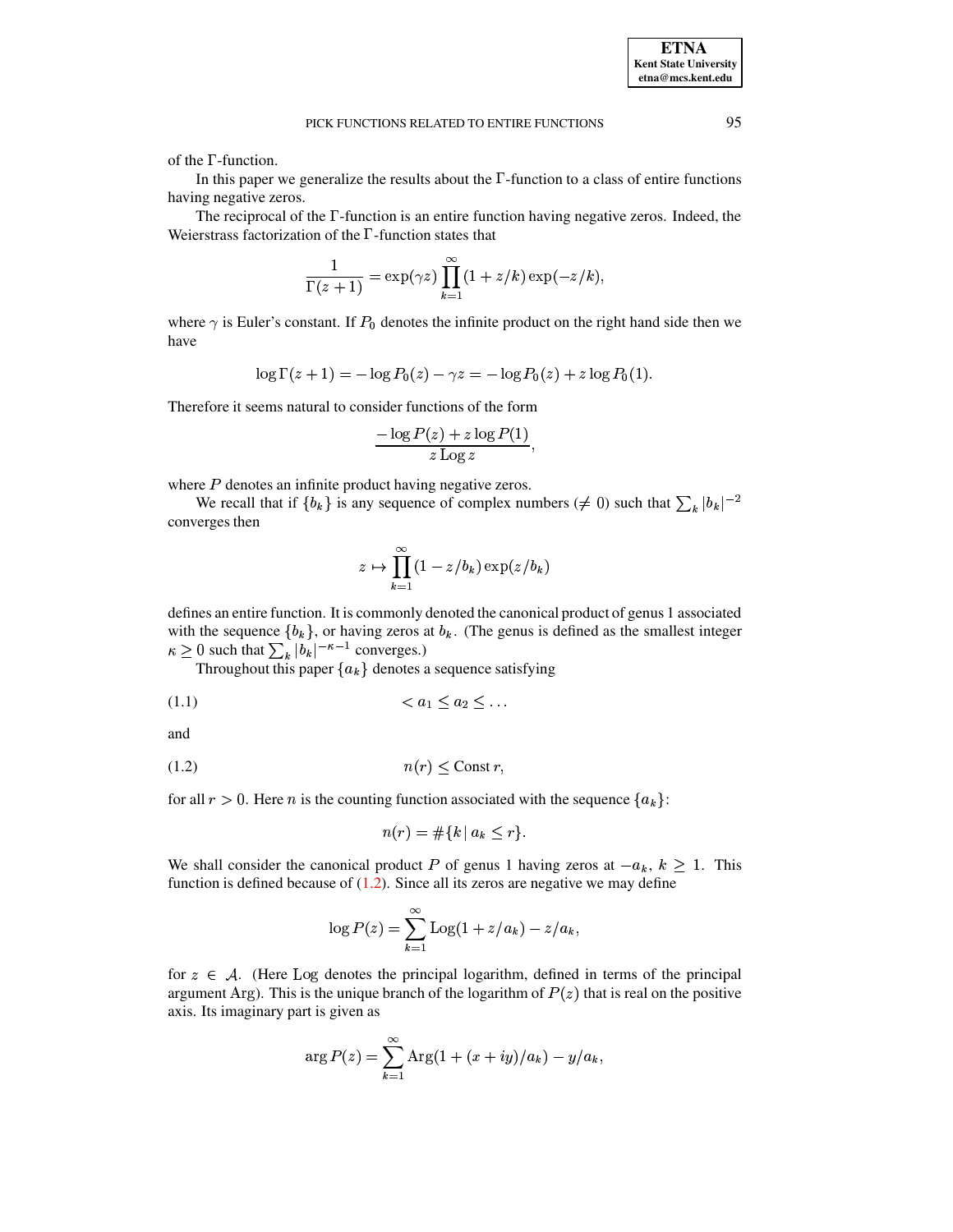for  $z = x + iy \in A$ .

We recall that a *Pick function* is a holomorphic function  $\varphi$  in the upper half-plane  $\mathbb H$  with  $\Im \varphi(z) > 0$  for  $z \in \mathbb{H}$ . Pick functions are extended by reflection to holomorphic functions in  $\mathbb{C} \setminus \mathbb{R}$  and they have the following integral representation

(1.3) 
$$
\varphi(z) = az + b + \int_{-\infty}^{\infty} \left( \frac{1}{t - z} - \frac{t}{t^2 + 1} \right) d\mu(t),
$$

where  $a \geq 0$ ,  $b \in \mathbb{R}$  and  $\mu$  is a non-negative Borel measure on  $\mathbb{R}$  satisfying

<span id="page-2-1"></span>
$$
\int_{-\infty}^{\infty} \frac{d\mu(t)}{t^2 + 1} < \infty.
$$

See e.g.  $[6]$ . It is known that

$$
a = \lim_{y \to \infty} \varphi(iy)/(iy), \qquad b = \Re \varphi(i), \qquad \mu = \lim_{y \to 0_+} \frac{\Im \varphi(t + iy) dt}{\pi},
$$

where the last limit is in the *vague* topology, and finally that  $\varphi$  has a holomorphic extension to A if and only if  $supp(\mu) \subseteq ]-\infty,0].$ 

We describe our main results.

THEOREM 1.1. If  $\{a_k\}$  satisfies (1.1) and  $|k - a_k| \leq$  Const for  $k \geq 1$ , we have

<span id="page-2-0"></span>
$$
\frac{-\log P(z)}{z \operatorname{Log} z} = 1 + \frac{\log P(1)}{1-z} + \int_{-\infty}^{0} \frac{D(t)}{t-z} dt,
$$

<span id="page-2-2"></span>where  $D$  is defined as

(1.4) 
$$
D(x) = \frac{-\log |P(x)| + k \log |x|}{|x|((\log |x|)^2 + \pi^2)}
$$

for  $x \in [-a_{k+1}, -a_k]$  and  $k \ge 1$  and

$$
D(x) = \frac{-\log|P(x)|}{|x|((\log|x|)^2 + \pi^2)}
$$

*for*  $x \in [-a_1, 0].$ 

Theorem 1.1 fournishes the Stieltjes representation of  $\log P(z)/(z \log z)$  on a half-line. The representing real-valued measure has density w.r.t. Lebesgue measure on the negative line and has a point mass at 1.

We could equally well have given the representation of

$$
\frac{-\log P(z) + z \log P(1)}{z \log z}
$$

in terms of a density on the negative half-line (there is no support of the measure on the positive half-line, since the function has a removable singularity at 1). In this general setup there is no particular reason for this density to be positive. However, when  $P = P_0$  is the canonical product in the Weierstrass factorization of the  $\Gamma$ -function above, the corresponding density is positive. This leads to the question of finding conditions on the distribution of the zeros in order that the corresponding density be positive, or, what amounts to the same, that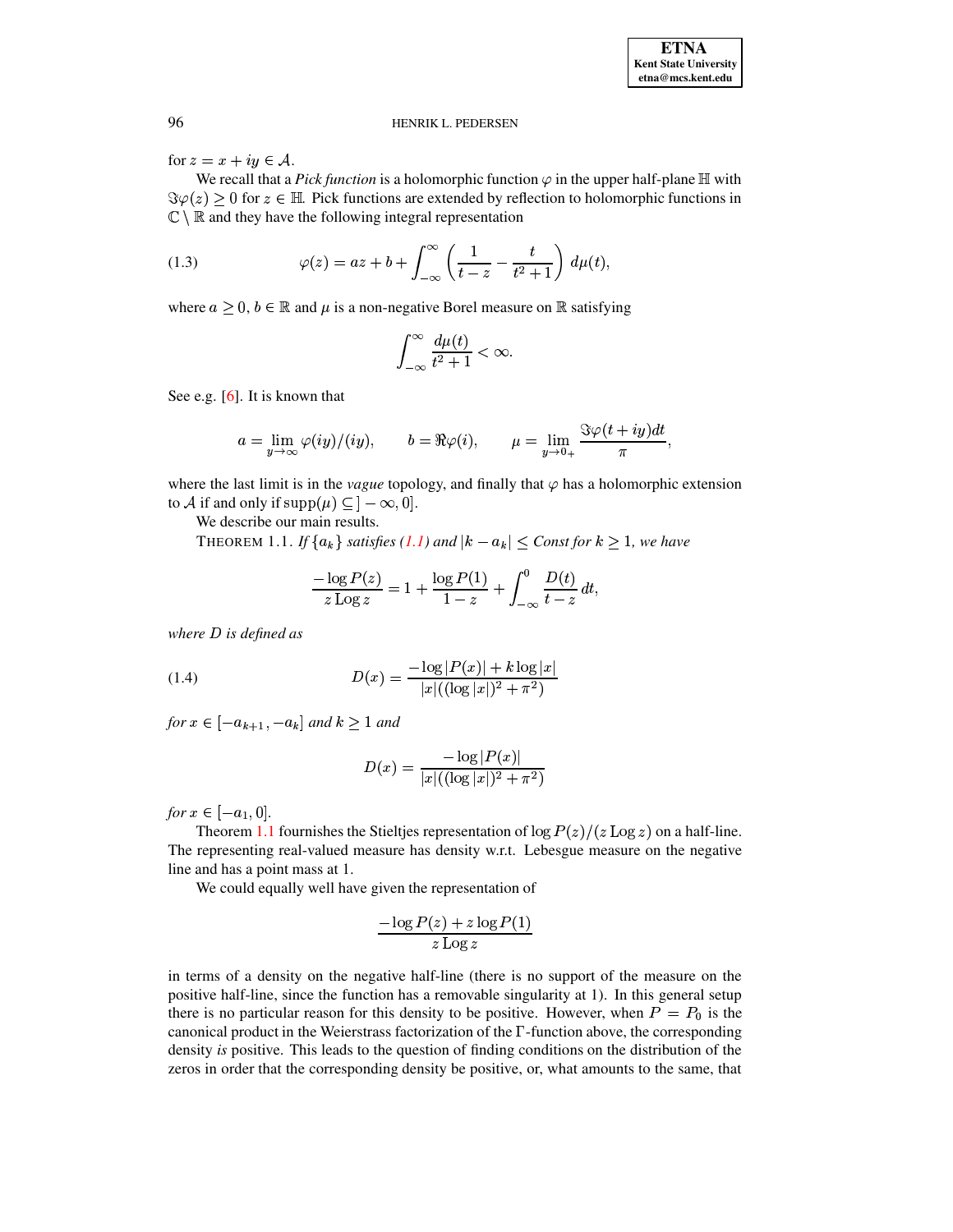# PICK FUNCTIONS RELATED TO ENTIRE FUNCTIONS 97

<span id="page-3-0"></span>the function above is a Pick function. Our second result (Theorem  $1.2$ ) gives such a condition and is a generalization of the main result of [\[5\]](#page-18-5).

THEOREM 1.2. *If*  $\{a_k\}$  *satisfies* [\(1.1\)](#page-1-1) and if  $k \le a_k \le k + 1$  for  $k \ge 1$  then

$$
g(z) \equiv \frac{-\log P(z) + z \log P(1)}{z \log z}
$$

*is a Pick function. It has the representation*

<span id="page-3-2"></span>
$$
g(z) = 1 + \int_{-\infty}^{0} \frac{d(t)}{t - z} dt,
$$

*where the* positive *density* <sup>¹</sup> *is defined as*

(1.5) 
$$
d(x) = \frac{-\log|P(x)| + \log P(1)x + k \log|x|}{|x|((\log|x|)^2 + \pi^2)}
$$

*for*  $x \in [-a_{k+1}, -a_k]$  and  $k \ge 1$  and

$$
d(x) = \frac{-\log |P(x)| + \log P(1)x}{|x|((\log |x|)^2 + \pi^2)}
$$

*for*  $x \in [-a_1, 0]$ .

 $s \in [-a_1, 0]$ .<br>We notice that Theorem [1.2](#page-3-0) can be generalized, by shifting the zeros to the left; see Theorem [5.7.](#page-16-0)

In terms of the counting function associated with the zeros, the positivity of the density  $d$  can be expressed more compactly as

$$
\log|P(x)| - \log P(1)x \le n(-x)\log|x|,
$$

for  $x < 0$ . This gives an upper bound on  $|P(x)|$  on the negative axis. We shall describe the asymptotic behaviour of the maximum of  $\log |P(x)|$  as x tends to  $-\infty$ .

To prove our main results we shall use a Phragmen-Lindel of argument, and need to find new arguments (avoiding the functional equation of the  $\Gamma$ -function) in order to investigate the growth at infinity and the boundary behaviour on the real line.

**2. Growth estimates.** Throughout this section P denotes the canonical product of genus 1 having negative zeros  $-a_k$ , where  $\{a_k\}$  satisfies [\(1.1\)](#page-1-1) and [\(1.2\)](#page-1-0). We shall estimate the growth of the holomorphic function

$$
z \mapsto \frac{\log P(z)}{z \log z}
$$

<span id="page-3-1"></span>in the upper half-plane. To do this we need some preliminary results about the growth of the canonical product  $P$  in the half-plane.

LEMMA 2.1. Suppose that  ${a_k}$  satisfies  $(1.1)$  and  $(1.2)$ *. Then* 

$$
\log|P(z)| \leq Const |z| \log|z|
$$

*for all large values of*  $|z|$ .

The proof is relatively straight forward. We have included it here for the readers convenience and also in order to illustrate the use of  $P(z)P(-z)$ .

**ETNA Kent State University etna@mcs.kent.edu**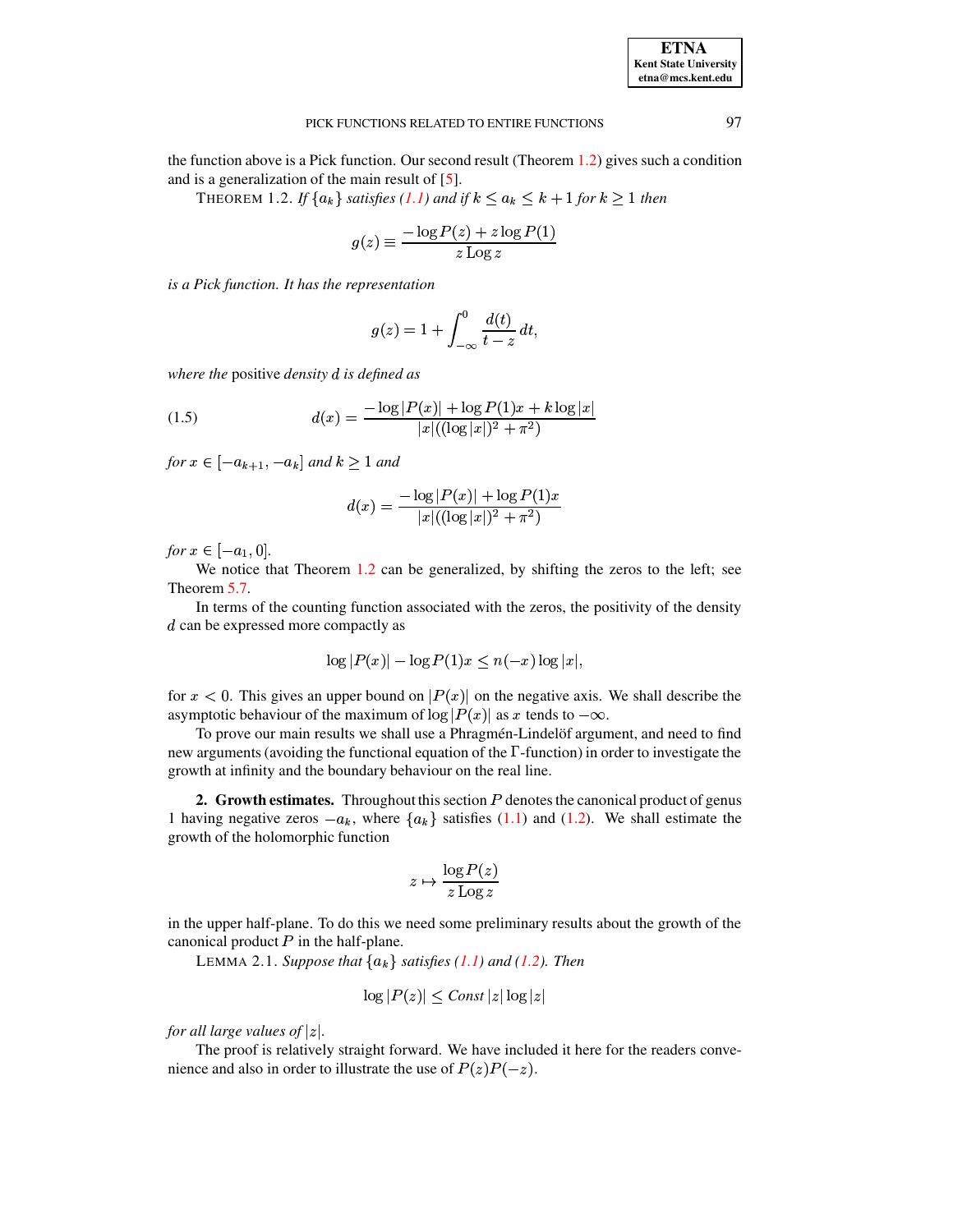*Proof.* We get, by partial integration,

$$
\log P(z) = \int_0^\infty \left( \log(1 + z/t) - z/t \right) dn(t)
$$
  
= 
$$
-z \int_0^\infty \frac{n(t)}{t} \left( \frac{1}{t} - \frac{1}{t+z} \right) dt,
$$

so that

$$
\log |P(z)| = -x \int_0^\infty \frac{n(t)}{t} \left( \frac{1}{t} - \frac{x+t}{(x+t)^2 + y^2} \right) dt + y^2 \int_0^\infty \frac{n(t)}{t} \frac{1}{(x+t)^2 + y^2} dt.
$$

If  $x \geq 0$  then

$$
\frac{x+t}{(x+t)^2+y^2}\leq \frac{1}{x+t}\leq \frac{1}{t},
$$

so that the first term in the relation above comes out negative. Hence, by the assumption  $(1.2)$ ,

$$
\log |P(z)| \le |y| \int_0^\infty \frac{n(t)}{t} \frac{|y|}{(x+t)^2 + y^2} dt
$$
  

$$
\le \text{Const } |z|.
$$

We conclude that  $|P|$  is of finite exponential growth in the right half-plane. To estimate the growth in the left half-plane we use the identity

<span id="page-4-1"></span>
$$
P(z)P(-z) = f(z) \equiv \prod_{k=1}^{\infty} \left(1 - \frac{z^2}{a_k^2}\right).
$$

It is easily seen that  $f$  is an entire function of finite exponential type. We thus get

$$
\log|P(-z)| \leq \text{Const } |z| - \log|P(z)| \leq \text{Const } |z| - \log|P(x)|,
$$

since also  $|P(z)| \geq |P(x)|$ . Therefore, a *lower* bound on  $|P|$  in the right half-plane will give us an *upper* bound on  $|P|$  in the left half-plane; we thus consider

(2.1) 
$$
-\log P(x) = x \int_0^\infty \frac{n(t)}{t} \left(\frac{1}{t} - \frac{1}{x+t}\right) dt,
$$

for  $x \geq 0$ . We find, with  $\varepsilon > 0$  smaller than  $a_1$ ,

$$
x \int_0^\infty \frac{n(t)}{t} \left(\frac{1}{t} - \frac{1}{x+t}\right) dt \le \text{Const } x \int_\varepsilon^\infty \left(\frac{1}{t} - \frac{1}{x+t}\right) dt
$$
  
= Const  $x \log(1 + x/\varepsilon)$   
 $\le \text{Const } |z| \log |z|,$ 

 $\Box$ for  $|z|$  large. The lemma is proved.

We also need an estimate of  $\arg P$ .

LEMMA 2.2. *Suppose that*  ${a_k}$  *satisfies* [\(1.1\)](#page-1-1) *and* [\(1.2\)](#page-1-0)*. Then* 

<span id="page-4-0"></span>
$$
|\arg P(z)| \leq Const |z| \log |z| + Const
$$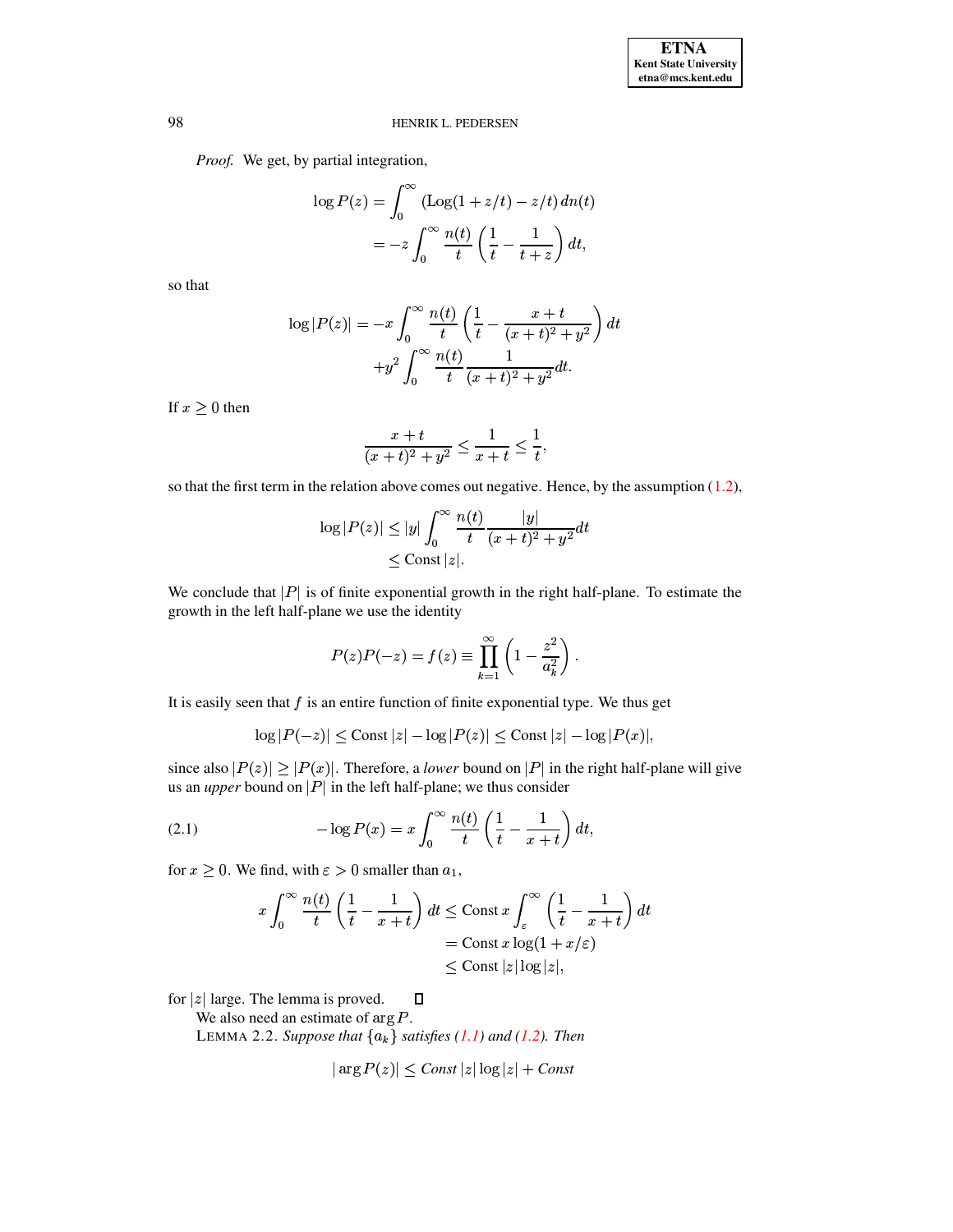for all  $z \in A$ .

*Proof.* We may assume that  $z = x + iy \in \mathbb{H}$ . We have

(2.2) 
$$
\arg P(x+iy) - \arg P(iy) = \int_0^x \frac{\partial}{\partial x} \arg P(t+iy) dt.
$$

We shall now find estimates of  $\arg P(iy)$  and of  $\frac{\partial}{\partial x} \arg P(x + iy)$ . From these estimates the relation above can be used to find estimates of  $\arg P(x + iy)$  in  $\mathbb{H}$ . A simple computation shows that

<span id="page-5-0"></span>
$$
\frac{\partial}{\partial x} \arg P(x+iy) = -\int_0^\infty \frac{y}{(s+x)^2 + y^2} dn(s).
$$

We also find that

$$
|\arg P(iy)| \leq \text{Const } y \log(y+1).
$$

This relation is straight forward to verify, e.g. by using partial integration. Suppose first that  $x \ge 0$ . Then, by (2.2),

$$
|\arg P(x+iy)| \le |\arg P(iy)| + \int_0^x \int_0^\infty \frac{y}{(s+t)^2 + y^2} dn(s) dt
$$
  

$$
\le \text{Const } |z| \log |z| + \int_0^\infty \int_0^x \frac{y}{(s+t)^2 + y^2} dt dn(s)
$$
  

$$
\le \text{Const } |z| \log |z| + x \int_0^\infty \frac{y}{s^2 + y^2} dn(s).
$$

Here, by integration by parts,

$$
x\int_0^\infty \frac{y}{s^2 + y^2} dn(s) = 2x \int_0^\infty \frac{n(s)}{s} \frac{y}{s^2 + y^2} \frac{s^2}{s^2 + y^2} ds \le \text{Const } x.
$$

Suppose next that  $x < 0$ . In this situation,

$$
|\arg P(x+iy)| \leq |\arg P(iy)| + \int_0^{-x} \int_0^{\infty} \frac{y}{(s-t)^2 + y^2} dn(s) dt,
$$

and we turn to estimate the double integral on the right hand side. We write it as

$$
\int_0^{-x} \int_0^{\infty} \frac{y}{(s-t)^2 + y^2} dn(s) dt = \int_0^{-x} \int_0^{-x+1} \frac{y}{(s-t)^2 + y^2} dn(s) dt + \int_0^{-x} \int_{-x+1}^{\infty} \frac{y}{(s-t)^2 + y^2} dn(s) dt
$$

and we estimate these integrals separately. We find

$$
\int_0^{-x} \int_0^{-x+1} \frac{y}{(s-t)^2 + y^2} dn(s) dt = \int_0^{-x+1} \int_0^{-x} \frac{y}{(s-t)^2 + y^2} dt dn(s)
$$
  

$$
\leq \int_0^{-x+1} \int_{-\infty}^{\infty} \frac{y}{(s-t)^2 + y^2} dt dn(s)
$$
  

$$
= \pi n(-x+1) \leq \text{Const } x.
$$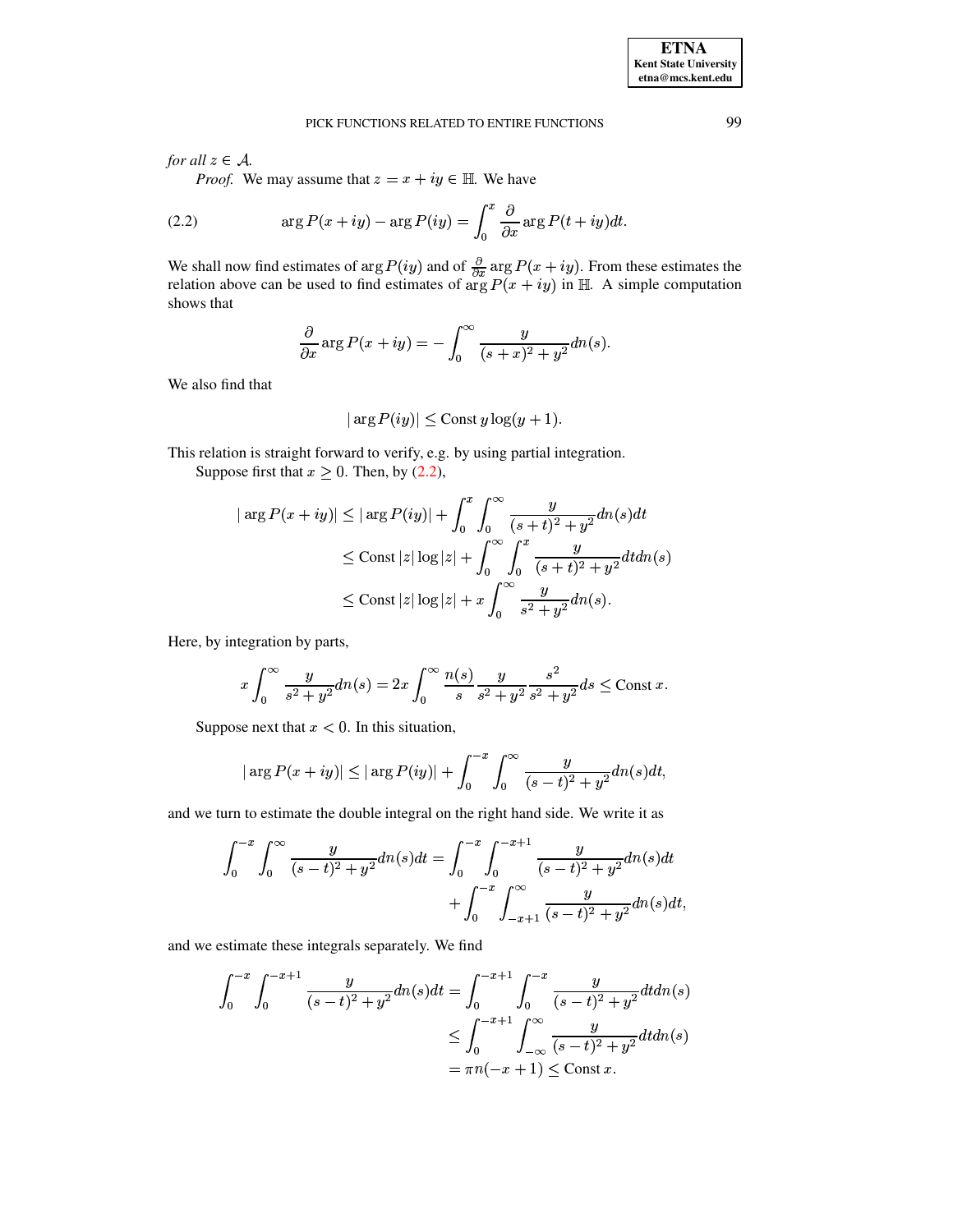The second integral is more delicate to estimate: first of all, if  $t \in [0, -x]$ , we get by partial integration,

$$
\int_{-x+1}^{\infty} \frac{y}{(s-t)^2 + y^2} dn(s) = -n(-x+1)\frac{y}{(t+x-1)^2 + y^2} + \int_{-x+1}^{\infty} \frac{n(s)}{s} \frac{2(s-t)sy}{((s-t)^2 + y^2)^2} ds,
$$

so that

$$
\int_0^{-x} \int_{-x+1}^{\infty} \frac{y}{(s-t)^2 + y^2} dn(s) dt \le \int_0^{-x} \int_{-x+1}^{\infty} \frac{n(s)}{s} \frac{2(s-t)sy}{((s-t)^2 + y^2)^2} ds dt.
$$

This integral we write again as

$$
\int_0^{-x} \int_{-x+1}^{\infty} \frac{n(s)}{s} \frac{s}{s-t} \frac{2(s-t)^2}{(s-t)^2 + y^2} \frac{y}{(s-t)^2 + y^2} dsdt,
$$

and, using that  $s \mapsto s/(s-t)$  is decreasing for  $s > t$  and the assumed bound on  $n(s)$ , we see that this integral is bounded by

$$
\begin{aligned}\n\text{Const} \int_0^{-x} \int_{-x+1}^{\infty} \frac{-x+1}{-x+1-t} \frac{2y}{(s-t)^2 + y^2} dsdt \\
&\leq \text{Const} \int_0^{-x} \frac{-x+1}{-x+1-t} \int_{-\infty}^{\infty} \frac{2y}{(s-t)^2 + y^2} dsdt \\
&= \text{Const} \int_0^{-x} \frac{-x+1}{-x+1-t} dt \\
&= \text{Const} \left( -x+1 \right) \log(-x+1).\n\end{aligned}
$$

<span id="page-6-0"></span>The lemma follows by combining all these estimates.  $\Box$ 

PROPOSITION 2.3. If  $\{a_k\}$  satisfies (1.1) and (1.2) there exist a constant C and a sequence  $\{r_n\}$  tending to infinity such that

$$
\left|\frac{\log P(z)}{z \operatorname{Log} z}\right| \le C
$$

for all  $z \in A$  of absolute value  $r_n$  and all n.

Proof. A classical result, going back to Littlewood, see [8], states that for some sequence  $r_n\to\infty,$ 

$$
\inf_{|z|=r_n}\log|P(z)|\geq -{\rm Const}\sup_{|z|=r_n}\log|P(z)|
$$

Therefore, by Lemma 2.1,

$$
|\log |P(z)|| \leq \text{Const } |z| \log |z|
$$

for all z satisfying  $|z| = r_n$  and all n. The proposition now follows from Lemma 2.2.  $\Box$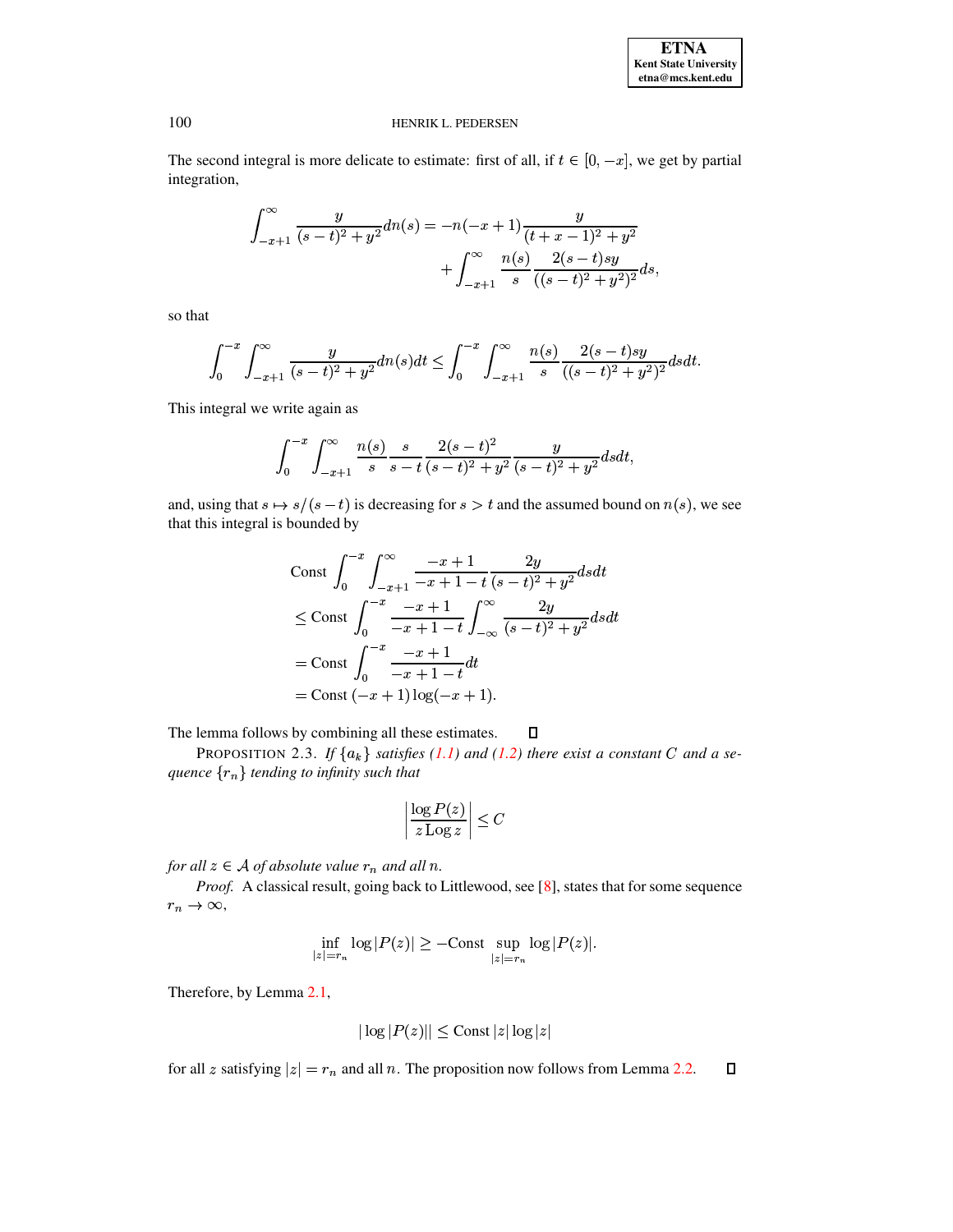<span id="page-7-0"></span>**3. An auxiliary Pick function.** In this section we suppose that the sequence  $\{a_k\}$  satisfies  $(1.1)$  and also

$$
(3.1) \t\t |a_k - k| \leq \text{Const.}
$$

<span id="page-7-2"></span>This is equivalent to

$$
(3.2) \t\t\t |n(r) - r| \leq \text{Const.}
$$

The main result of this section is the following theorem.

THEOREM 3.1. *For any given sequence*  ${a_k}$  *satisfying* [\(1.1\)](#page-1-1) *and* [\(3.1\)](#page-7-0) *there exists a real constant*  $A \leq \log P(1)$  *such that* 

<span id="page-7-1"></span>
$$
g_A(z) = \frac{-\log P(z) + A z}{z \operatorname{Log} z}
$$

<span id="page-7-4"></span>*is a Pick function.*

REMARK 3.2. If  $A > log P(1)$  then the function in the theorem above is certainly not *a* Pick function (its imaginary part tends to  $-\infty$  as z tends to 1). Thus  $A = \log P(1)$  yields *the strongest result. In many cases the constant* A *should* be taken smaller *than*  $\log P(1)$  *in order that*  $g_A$  *be a Pick function.* As *an example, consider* 

$$
P(z) = (1 + z) \exp(-z) \cdot \prod_{k=5}^{\infty} (1 + z/k) \exp(-z/k),
$$

which has zeros at  $-1, -5, -6, \ldots$  In this case, computer experiments indicate that there  $\frac{1}{2}$  are *points*  $x \in [-5, -1]$  such that  $\log |P(x)| - x \log P(1) > \log |x|$ . This implies (see the  $\frac{1}{2}$  *proof of Theorem* [3.1](#page-7-1) *below*) that the *imaginary* part *of* 

$$
\frac{-\log P(z)+z\log P(1)}{z\operatorname{Log} z}
$$

*in the upper half plane has some negative boundary values and hence that the function cannot be a Pick function. However, in*  $\S 5$  $\S 5$  *we show that if*  $k \leq a_k \leq k+1$  *then we may take*  $A$  *equal to*  $log P(1)$ .

To prove the theorem we need some lemmas.

LEMMA 3.3. For the canonical product P of genus 1 associated with a sequence  ${a_k}$ *satisfying* [\(1.1\)](#page-1-1) and [\(3.1\)](#page-7-0) we have (with  $\varepsilon \le a_1$ )

<span id="page-7-3"></span>
$$
|-\log P(t) - t \log(1 + t/\varepsilon)| \leq Const \, t.
$$

*for*  $t > 0$ *.* 

*Proof.* From [\(2.1\)](#page-4-1) we have (with  $\varepsilon \le a_1$ )

$$
-\log P(t) = t \int_{\varepsilon}^{\infty} \frac{n(s)}{s} \left( \frac{1}{s} - \frac{1}{s+t} \right) ds,
$$

for  $t > 0$ . Therefore, and by [\(3.2\)](#page-7-2),

$$
| - \log P(t) - t \log(1 + t/\varepsilon) | = \left| - \log P(t) - t \int_{\varepsilon}^{\infty} \left( \frac{1}{s} - \frac{1}{s + t} \right) ds \right|
$$
  
= 
$$
\left| t \int_{\varepsilon}^{\infty} \left( \frac{n(s)}{s} - 1 \right) \left( \frac{1}{s} - \frac{1}{s + t} \right) ds \right|
$$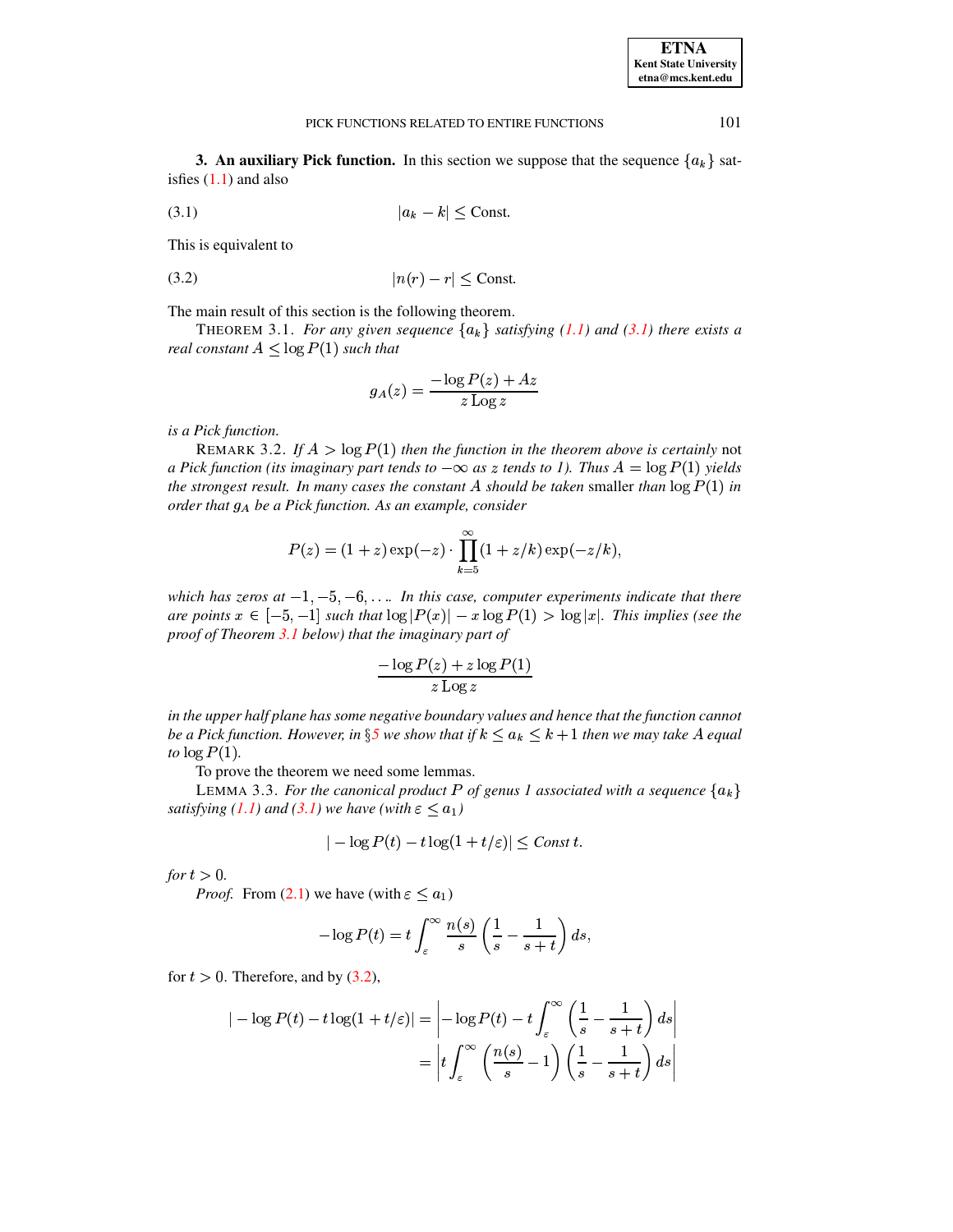$$
\leq \text{Const } t \int_{\varepsilon}^{\infty} \frac{1}{s} \left( \frac{1}{s} - \frac{1}{s+t} \right) ds
$$
  

$$
\leq \text{Const } t \int_{\varepsilon}^{\infty} \frac{t}{s^2(s+t)} ds
$$
  

$$
\leq \text{Const } t.
$$

 $\Box$ The lemma is proved.

LEMMA 3.4. *For any given sequence*  ${a_k}$  *satisfying* [\(1.1\)](#page-1-1) and [\(3.1\)](#page-7-0) *there exists a real*  $constant A$  such that  $\log |P(x)| - Ax \leq 0$  for all  $x \in [-a_1, 0]$  and

$$
\log |P(x)| - Ax \leq k \log |x|
$$

*for all*  $x \in [-a_{k+1}, -a_k]$  *and all*  $k \ge 1$ .

*Proof.* For  $x \in [-a_1, 0]$  we have  $0 \le P(x) \le 1$ , so the first assertion of the lemma is evidently true. Given any bounded interval of the form  $[-K, 0]$ , it is possible to choose A such that the asserted inequalities hold on any interval  $[-a_{k+1}, -a_k] \subseteq [-K, 0]$ . Hence we may assume that  $x \le -1$ . If  $k \ge 1$  and  $x \in [-a_{k+1}, -a_k]$ , we put  $t = -x$  and find

$$
-\log|P(x)|-Ax=\log|f(t)|-\log P(t)+At.
$$

Here,  $f(z) = \prod_{k=1}^{\infty} (1 - z^2/a_k^2)$  is (as used before) an entire function of exponential type. Hence, by Lemma [3.3,](#page-7-3)

$$
-\log|P(x)| - Ax \le \text{Const } t + t \log(1 + t/\varepsilon) + At
$$
  

$$
\le \text{Const } t + t \log t + At.
$$

We get, for  $t \in [a_k, a_{k+1}],$ 

$$
t\log t - k\log t \le |a_{k+1} - k| \log t \le \text{Const} \log t,
$$

so that  $-\log |P(x)| - Ax \leq$  Const  $t + At + k \log t$ . From this relation we see that it is possible to choose A such that  $-\log |P(x)| - Ax \le k \log |x|$  for all k and all  $x \in [-a_{k+1}, -a_k]$ . This completes the proof.  $\Box$ 

*Proof of of Theorem [3.1](#page-7-1)*. We consider the harmonic function

$$
V(z) = \Im\left(\frac{-\log P(z) + Az}{z \log z}\right)
$$

in the upper half-plane. Our goal is to show that  $V \geq 0$  in  $\mathbb{H}$ . We claim that

$$
\liminf_{z \to t, z \in \mathbb{H}} V(z) \ge 0
$$

for all  $t \in \mathbb{R}$ . Indeed, if  $t > 0$  and  $t \neq 1$  then  $V(z) \rightarrow V(t) = 0$  as  $z \rightarrow t$ . for z near 1 we have

$$
g(z)=\frac{A-\log P(1)}{z-1}+\phi(z),
$$

where  $\phi$  is holomorphic at  $z = 1$ . Thus,

$$
V(z) = -\frac{(A-\log P(1))y}{|z-1|^2} + \Im \phi(z),
$$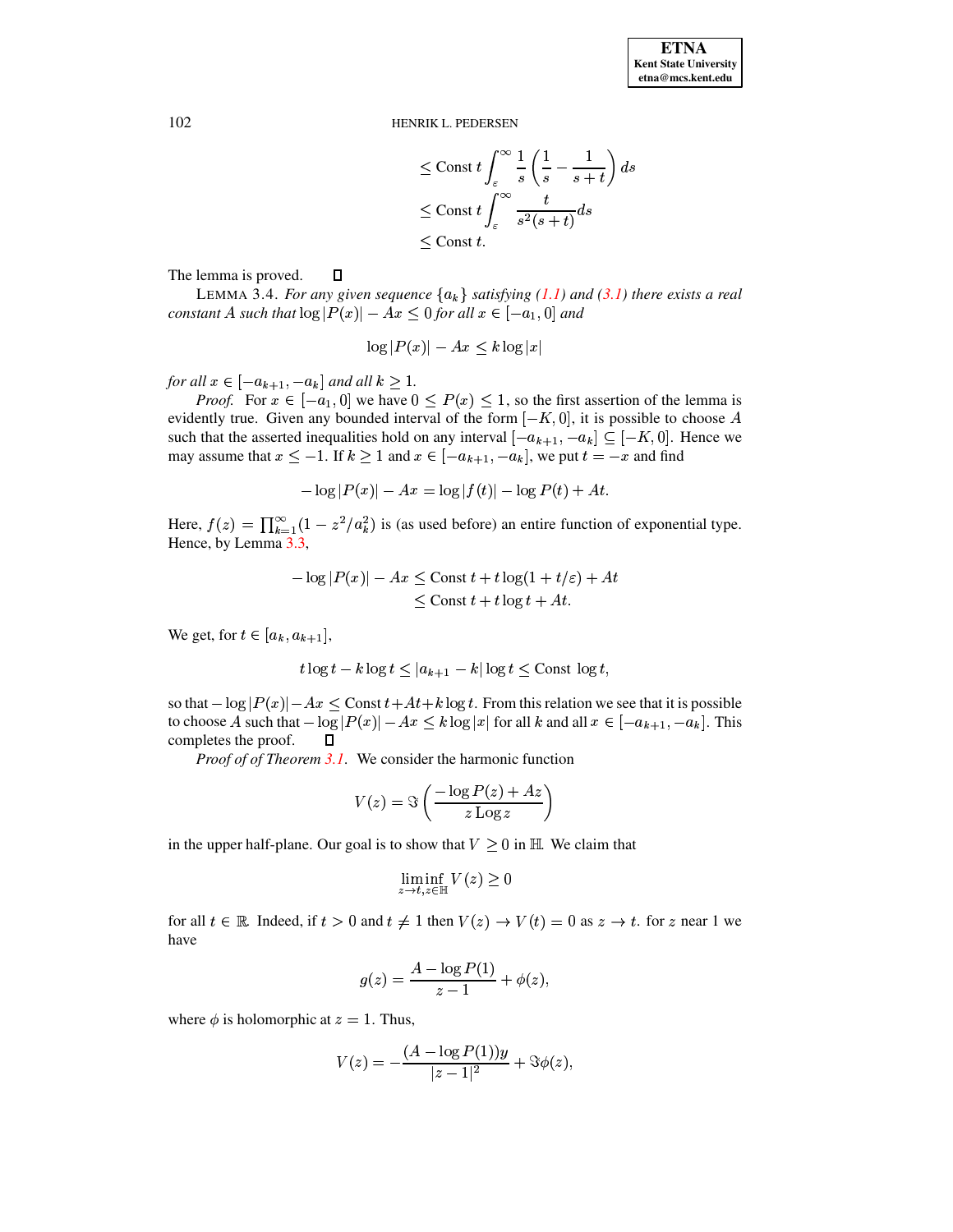## **ETNA Kent State University etna@mcs.kent.edu**

### PICK FUNCTIONS RELATED TO ENTIRE FUNCTIONS 103

so  $\liminf_{z\to 1} V(z) \ge 0$  (and is 0 if  $A = \log P(1)$ ). Since  $-\log P(z) + Az$  (which is actually holomorphic in a neighbourhood of the origin) has a zero there,

$$
|V(z)| \le \frac{\text{Const}}{|\text{Log } z|} \longrightarrow 0
$$

as  $z \to 0$  within H. If  $t \in (-a_{k+1}, -a_k)$  for some  $k \ge 1$ ,

$$
V(z) \longrightarrow \Im\left(\frac{-\log|P(t)| - ik\pi + At}{t(\log|t| + i\pi)}\right)
$$
  
= 
$$
\frac{-\pi}{t((\log|t|)^2 + \pi^2)}(-\log|P(t)| + At + k\log|t|)
$$

(and a similar estimate holds for  $k = 0$  and  $t \in (-a_1, 0)$ ). From the lemma above we see that these expressions are non-negative. If  $t = -a_k$  for some k then one sees that  $V(z) \to \infty$ . Our claim is verified.

The function  $-V$  is a harmonic function in the upper half-plane, which has, as we have just verified, non-positive boundary values on the real line. It is (by Proposition [2.3\)](#page-6-0) bounded from above by some fixed constant on some semicircles, whose radii tend to infinity. The ordinary maximum principle yields that  $-V$  is bounded from above in all of the upper halfplane, and hence, by applying an extended maximum principle, that  $-V$  is non-positive in the upper half-plane (see e.g. [\[9,](#page-18-8) p. 23]). The theorem is proved.  $\Box$ 

**4. Integral representation.** We shall find an integral representation of functions of the form

$$
z \mapsto \frac{-\log P(z)}{z \log z},
$$

where P is the usual canonical product associated with the sequence  $\{-a_k\}$  satisfying [\(1.1\)](#page-1-1) and  $(3.1)$ . We shall do this by using the Pick functions described in Theorem  $3.1$ . We choose  $A \leq \log P(1)$  such that

$$
g_A(z) = \frac{-\log P(z) + A z}{z \operatorname{Log} z}
$$

<span id="page-9-0"></span>is a Pick function. We shall find the integral representation of  $g_A$  as expressed in [\(1.3\)](#page-2-1). We have

LEMMA 4.1. *We have, with*  $V_A(z) = \Im g_A(z)$ ,

$$
\frac{1}{\pi}V_A(t+i/n)dt \longrightarrow_n d_A(t)dt + (\log P(1) - A)\varepsilon_1
$$

*in the vague topology. Here*  $\varepsilon_1$  *is the point mass at* 1 *and*  $d_A$  *is defined as*  $d_A(t) = 0$  *for*  $t \geq 0$ ,

$$
d_A(t) = -\frac{-\log |P(t)| + At + k \log |t|}{t((\log |t|)^2 + \pi^2)},
$$

*for*  $t \in [-a_{k+1}, -a_k]$  and  $k \ge 1$  and

$$
d_A(t) = -\frac{-\log|P(t)| + At}{t((\log|t|)^2 + \pi^2)},
$$

*for*  $t \in [-a_1, 0]$ .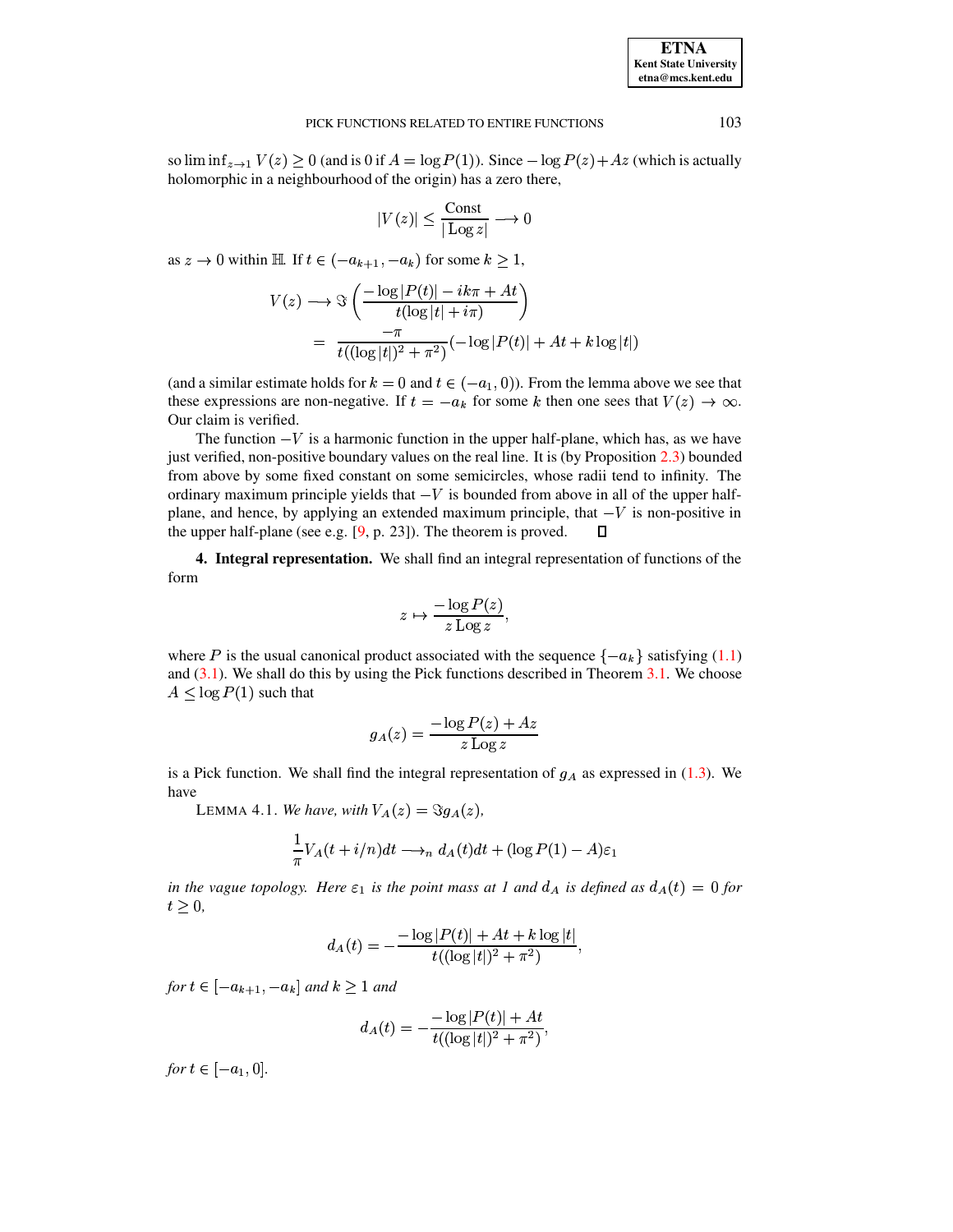*Proof.* A computation shows that

<span id="page-10-0"></span>(4.1) 
$$
|z \operatorname{Log} z|^2 V_A(z) = (x \operatorname{log} |P(z)| + y \operatorname{arg} P(z)) \operatorname{Arg} z + (y \operatorname{log} |P(z)| - x \operatorname{arg} P(z)) \operatorname{log} |z| -A|z|^2 \operatorname{Arg} z.
$$

Here we notice that  $\arg P(z)$  is bounded on compact subsets of the upper half-plane (Lemma [2.2\)](#page-4-0) and that  $\log |P(z)|$  involves only logarithmic singularities. If  $h \in C_c(\mathbb{R})$  has its support in  $[-K, 1/2]$  it thus follows that

$$
\int_{-K}^{1/2} h(t) \log |P(t + i/n)| dt \longrightarrow_n \int_{-K}^{1/2} h(t) \log |P(t)| dt,
$$

and that

$$
\int_{-K}^{1/2} h(t) \arg P(t + i/n) dt \longrightarrow_n \int_{-K}^{1/2} h(t) \arg P(t) dt.
$$

By  $(4.1)$  we see that

$$
\frac{1}{\pi} \int_{-K}^{1/2} h(t) V_A(t+i/n) dt \longrightarrow_n \int_{-K}^{1/2} h(t) d_A(t) dt,
$$

where  $d_A$  is given as in the statement of the lemma. (We notice that the origin does not represent any difficulty since, as noted before,  $V_A(z) \leq$  Const  $/|\text{Log } z|$  for  $z$  near zero.)

If h has its support in  $[1 - \delta, 1 + \delta]$ , then

$$
\frac{1}{\pi}\int_{1-\delta}^{1+\delta}h(t)V_A(t+i/n)dt\longrightarrow_n-(A-\log P(1))h(1).
$$

This follows from the (already used) fact that

$$
g(z) = \frac{(A - \log P(1))}{z - 1} + \phi(z),
$$

 $\Box$ where  $\phi$  is holomorphic near  $z = 1$ . The lemma is proved.

We have thus found the integral representation

$$
g_A(z) = \int_{-\infty}^0 \left( \frac{1}{t - z} - \frac{t}{t^2 + 1} \right) d_A(t) dt
$$
  
+ 
$$
(\log P(1) - A) \left( \frac{1}{1 - z} - \frac{1}{2} \right) + \alpha_A z + \beta_A,
$$

where

$$
\alpha_A = \lim_{y \to \infty} g_A(iy)/(iy) = 0,
$$

and

$$
\beta_A = \Re g_A(i) = \frac{2}{\pi} \log |P(i)|.
$$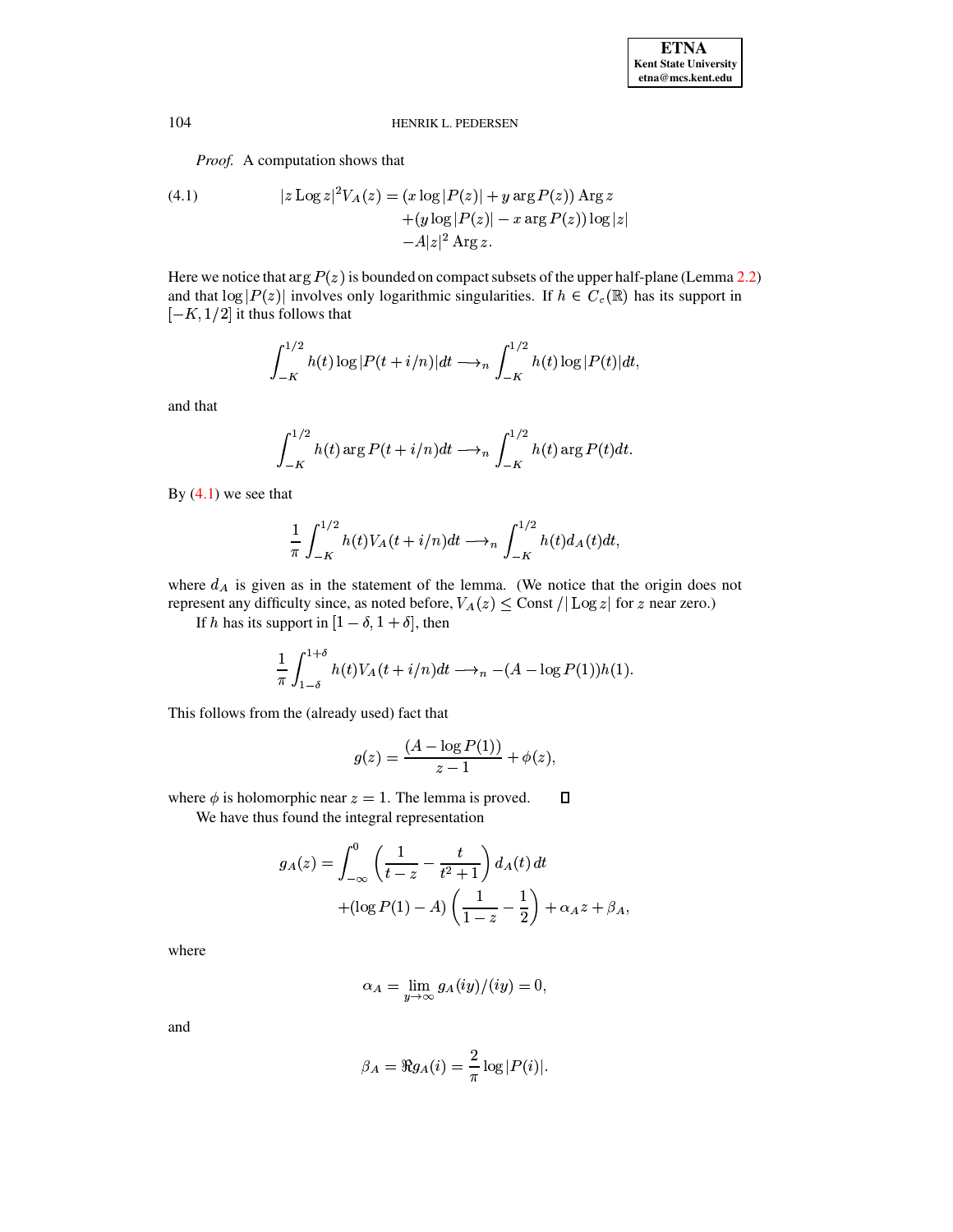## **ETNA Kent State University**  $etna@mcs. kent.edu$

#### PICK FUNCTIONS RELATED TO ENTIRE FUNCTIONS

On the other hand, we know that  $A/\text{Log } z$  is a Pick function (since  $A < 0$ ) and that

$$
\frac{-1}{\text{Log } z} = \int_{-\infty}^{0} \left( \frac{1}{t - z} - \frac{t}{t^2 + 1} \right) \frac{1}{(\log |t|)^2 + \pi^2} dt + \frac{1}{1 - z} - \frac{1}{2}.
$$

This gives us

<span id="page-11-2"></span>(4.2)  
\n
$$
\frac{-\log P(z)}{z \log z} = g_A(z) - \frac{A}{\log z}
$$
\n
$$
= \int_{-\infty}^{0} \left( \frac{1}{t - z} - \frac{t}{t^2 + 1} \right) D(t) dt + \log P(1) \left( \frac{1}{1 - z} - \frac{1}{2} \right) + \frac{2}{\pi} \log |P(i)|
$$

where  $D$  is given in (1.4).

Concerning the growth of  $D$  we note:

LEMMA 4.2.

<span id="page-11-3"></span><span id="page-11-0"></span>
$$
\int_{-\infty}^{0} \frac{|tD(t)|}{t^2 + 1} dt < \infty
$$

*Proof.* We shall again bring in the function  $f(z) = \prod_{k=1}^{\infty} (1 - z^2/a_k^2)$ . We have earlier used that  $f$  is of exponential type and now we shall also use that

$$
\int_{-\infty}^{\infty} \frac{\log^+|f(t)|}{t^2+1} dt < \infty.
$$

This relation follows since  $f$  is of polynomial growth on the real line (see e.g. [10]; one may also use estimates similar to those in  $\S$ 5). It is known (see e.g. [9, p. 50]) that the exponential growth together with  $(4.3)$  implies

<span id="page-11-1"></span>
$$
\int_{-\infty}^{\infty} \frac{|\log|f(t)||}{t^2 + 1} dt < \infty.
$$

We find, for  $t \in [-a_{k+1}, -a_k]$ ,

$$
\frac{|t|D(t)}{t^2+1} = \frac{-\log|P(t)| + k\log|t|}{(t^2+1)((\log|t|)^2 + \pi^2)} \n= \frac{-\log|f(t)|}{(t^2+1)((\log|t|)^2 + \pi^2)} + \frac{\log P(-t) + k\log(-t)}{(t^2+1)((\log|t|)^2 + \pi^2)}.
$$

Hence (with  $a_0 = 0$ ),

$$
\int_{-\infty}^{0} \frac{|tD(t)|}{t^2 + 1} dt \le \int_{-\infty}^{0} \frac{|\log|f(t)|}{t^2 + 1} \frac{1}{(\log|t|)^2 + \pi^2} dt
$$

$$
+ \sum_{k=0}^{\infty} \int_{a_k}^{a_{k+1}} \frac{|\log P(t) + k \log t|}{(t^2 + 1)((\log t)^2 + \pi^2)} dt
$$

The integral involving  $|\log |f(t)|$  is, by (4.4), finite. It therefore suffices to estimate the infinite sum in the last line of the relation above. To do this we use Lemma  $3.3$ , from which we get (for large  $t$ )

$$
|\log P(t) + k \log t| \leq \text{Const } t, \quad t \in [a_k, a_{k+1}],
$$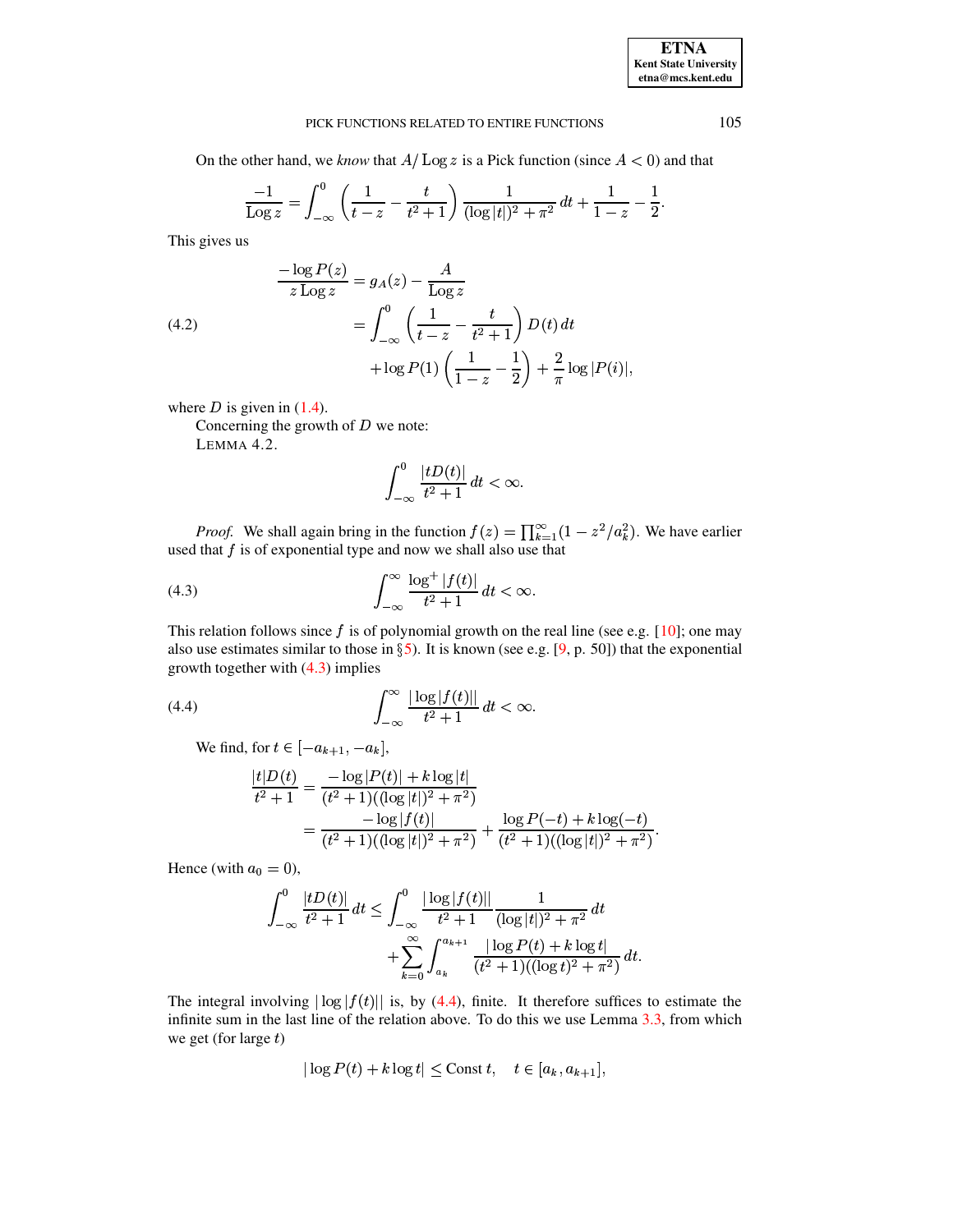where the constant does not depend on  $k$ . The infinite sum of integrals is therefore bounded from above by a constant times the finite integral

$$
\int_2^\infty \frac{dt}{t (\log t)^2}.
$$

 $\Box$ The lemma is proved.

This lemma makes it possible for us to split the integral in [\(4.2\)](#page-11-2) into a sum of two and we thus get

$$
\frac{-\log P(z)}{z \operatorname{Log} z} = \int_{-\infty}^{0} \frac{D(t)}{t - z} dt + \frac{\log P(1)}{1 - z} + C,
$$

for some constant  $C$ . We may identify  $C$  by noting that

$$
\lim_{x \to \infty} \int_{-\infty}^{0} \frac{D(t)}{t - x} dt = \lim_{x \to \infty} \frac{\log P(1)}{1 - x} = 0,
$$

so that (by Lemma [3.3\)](#page-7-3),

$$
C = \lim_{x \to \infty} \frac{-\log P(x)}{x \log x} = 1.
$$

We conclude: If the sequence  ${a_k}$  satisfies [\(1.1\)](#page-1-1) and [\(3.1\)](#page-7-0) we have the representation

$$
\frac{-\log P(z)}{z \log z} = \int_{-\infty}^{0} \frac{D(t)}{t - z} dt + \frac{\log P(1)}{1 - z} + 1, \qquad z \in \mathcal{A},
$$

of the canonical product P of genus 1 associated with the sequence  $\{-a_k\}$ . The density D is defined in  $(1.4)$ .

We have proved Theorem [1.1.](#page-2-0)

<span id="page-12-0"></span>**5. Zero distribution and positivity of density.** In this section we prove Theorem [1.2:](#page-3-0) We show that Theorem [3.1](#page-7-1) holds with  $A = \log P(1)$  provided that the sequence  $\{a_k\}$  satisfies

(5.1) 
$$
a_k \in [k, k+1], \quad k \ge 1.
$$

We begin our investigation by finding estimates of the function

<span id="page-12-1"></span>
$$
f(z) = \prod_{k=1}^{\infty} \left( 1 - \frac{z^2}{a_k^2} \right)
$$

on the real line. For this we need

LEMMA 5.1. *For any*  $k \geq 2$ ,

<span id="page-12-2"></span>
$$
\left|\frac{\sin(\pi x)}{\pi x}\frac{1}{1-x^2/k^2}\right| \le \begin{cases} 1 & \text{for } x \in [k-1, k], \\ 1/2 & \text{for } x \in [k, k+1]. \end{cases}
$$

*Proof.* For  $k \geq 2$  and  $x \in [k, k + 1]$ ,

$$
\left|\frac{\sin(\pi x)}{\pi x}\frac{1}{1-x^2/k^2}\right|=\left|\frac{\sin(\pi x-\pi k)}{\pi x-\pi k}\right|\frac{k^2}{x(x+k)}\leq \frac{k^2}{k(k+k)}\leq \frac{1}{2}.
$$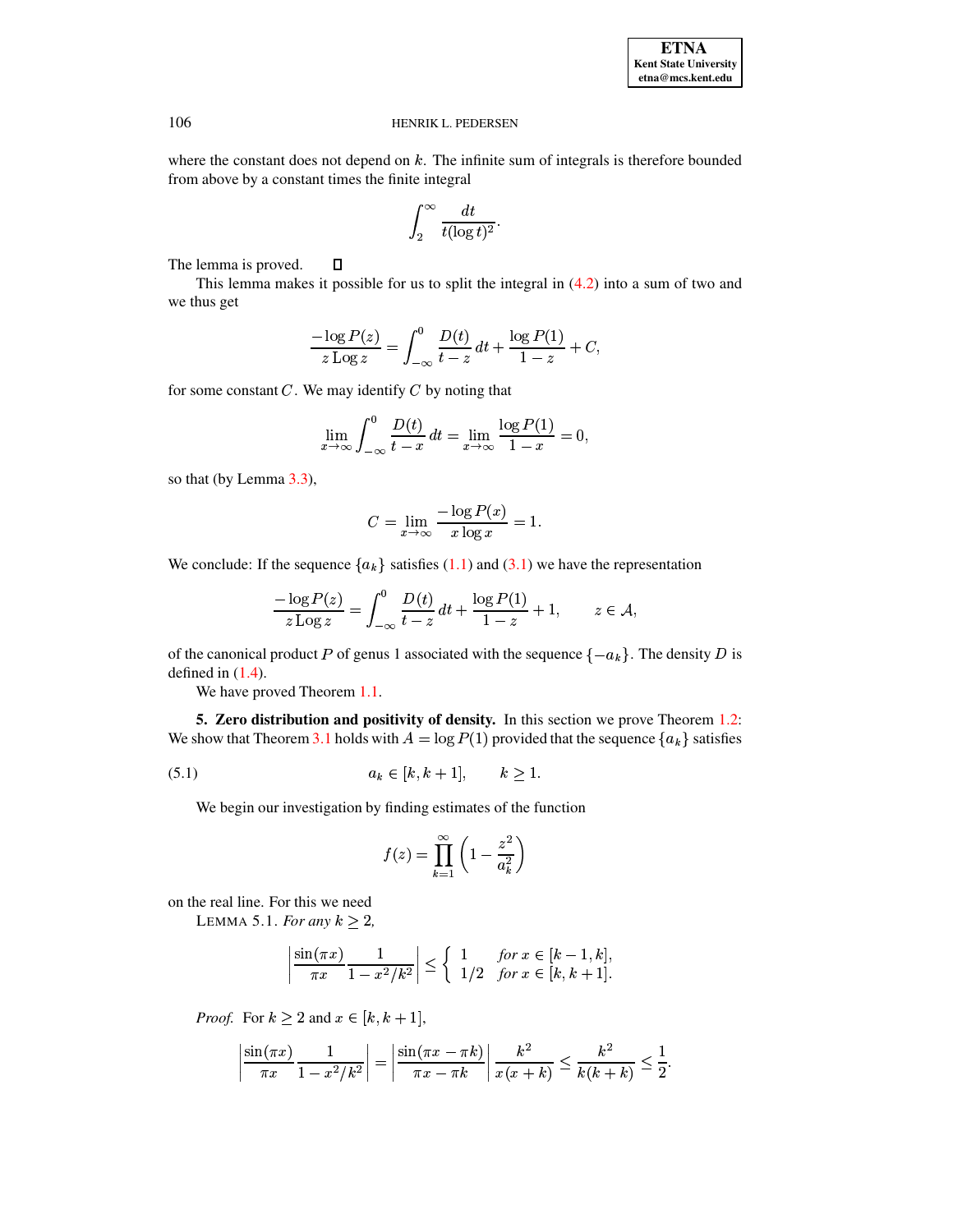## PICK FUNCTIONS RELATED TO ENTIRE FUNCTIONS 107

For  $k \geq 3$  and  $x \in [k-1, k]$ ,

$$
\left|\frac{\sin(\pi x)}{\pi x}\frac{1}{1-x^2/k^2}\right| = \left|\frac{\sin(\pi x - \pi k)}{\pi x - \pi k}\right|\frac{k^2}{x(x+k)} \le \frac{k^2}{(k-1)(2k-1)} \le 1,
$$

since  $k \geq 3$ . If  $k = 2$  we should check that

$$
\left|\frac{\sin(\pi x)}{\pi x}\frac{1}{1-x^2/4}\right|\leq 1
$$

<span id="page-13-0"></span>for  $x \in [1, 2]$ . This inequality *does* hold, but we do not give a detailed argument here. The lemma follows.

PROPOSITION 5.2. Suppose that  $\{a_k\}$  satisfies [\(5.1\)](#page-12-1). For any  $k \geq 2$ ,  $|f(x)| \leq 1$  for  $x \in [a_{k-1}, k]$  and  $|f(x)| \leq 1/2$  for  $x \in [k, a_k]$ .

 $[a_{k-1}, k]$  and  $|J(x)| \le 1/2$  for  $x \in [\kappa, a_k]$ .<br>*Proof.* Suppose that  $x \in [a_{k-1}, a_k]$ ,  $k \ge 2$ . Since

$$
\left|1-\frac{x^2}{a_l^2}\right|=\frac{x^2}{a_l^2}-1\leq \frac{x^2}{l^2}-1
$$

for  $l = 1, \ldots, k - 1$ , and

$$
\left|1-\frac{x^2}{a_l^2}\right| = 1-\frac{x^2}{a_l^2} \leq 1-\frac{x^2}{(l+1)^2}
$$

for  $l \geq k$ , we get

$$
|f(x)| = \prod_{l=1}^{k-1} \left| 1 - \frac{x^2}{a_l^2} \right| \cdot \prod_{l=k}^{\infty} \left| 1 - \frac{x^2}{a_l^2} \right|
$$
  

$$
\leq \prod_{l=1}^{k-1} \left| 1 - \frac{x^2}{l^2} \right| \cdot \prod_{l=k}^{\infty} \left| 1 - \frac{x^2}{(l+1)^2} \right|
$$
  

$$
= \left| \frac{\sin(\pi x)}{\pi x} \frac{1}{1 - x^2/k^2} \right|.
$$

<span id="page-13-1"></span>Thus the proposition follows from the lemma above.  $\blacksquare$ 

PROPOSITION 5.3. Suppose that  ${a_k}$  satisfies [\(5.1\)](#page-12-1). We have

$$
-\log P(t) + t \log P(1) = \int_0^\infty \frac{n(s)}{s} \frac{1}{(s+t)(s+1)} ds \cdot t(t-1),
$$

 $for t > 0$  *and in particular* 

$$
-\log P(t) + t \log P(1) \le \log \Gamma(t+1),
$$

*for*  $t \geq 1$ .

*Proof.* A computation, based on  $(2.1)$ , yields the identity in the lemma. The counting function  $n(s)$  is, by the assumption on the  $a_k$ 's, bounded from above by the counting function  $n_0$  corresponding to the case of  $a_k = k$ . Thus, when  $t \geq 1$ ,

$$
\int_0^\infty \frac{n(s)}{s} \frac{1}{(s+t)(s+1)} ds \cdot t(t-1) \le \int_0^\infty \frac{n_0(s)}{s} \frac{1}{(s+t)(s+1)} ds \cdot t(t-1)
$$
  
=  $-\log P_0(t) + t \log P_0(1),$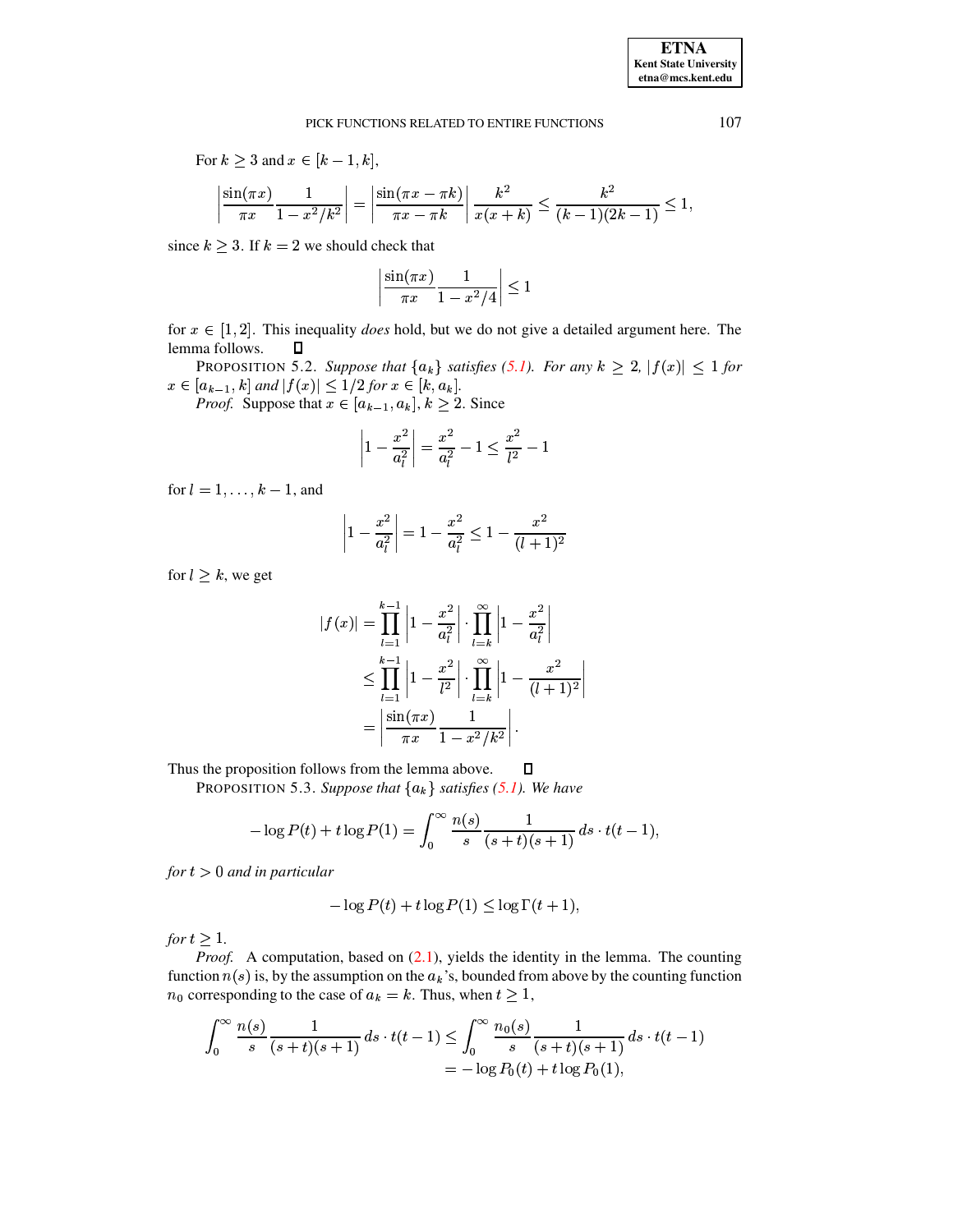<span id="page-14-0"></span>where  $P_0$  denotes the canonical product with zeros  $-1, -2, \dots$  But then we know that  $-\log P_0(t) + t \log P_0(1) = \log \Gamma(t+1)$ . The proposition follows.  $\Box$ 

LEMMA 5.4. Let  $k \geq 1$ . For  $x \in [-a_{k+1}, -a_k]$  we have

$$
\log |P(x)| - x \log P(1) \le k \log |x|.
$$

*Proof.* If  $t = -x \in [a_k, a_{k+1}],$ 

$$
\log |P(x)| - x \log P(1) = \log |f(t)| - \log P(t) + t \log P(1)
$$
  
\n
$$
\leq \log |f(t)| + \log \Gamma(t+1),
$$

by the lemma above. It is therefore enough to show that

$$
\log|f(t)| + \log\Gamma(t+1) \le k\log t, \qquad a_k \le t \le a_{k+1}
$$

for  $k \geq 1$ . Suppose first that  $t \in [a_k, k+1] \subseteq [k, k+1]$ . Then  $\log |f(t)| \leq 0$  by Proposition 5.2, so we should verify that  $\log \Gamma(t+1) \leq k \log t$  for  $t \in [k, k+1]$  and all  $k \geq 1$ . This last inequality follows e.g. by induction from the functional equation for the  $\Gamma$ -function:

$$
\log \Gamma(t+2) = \log \Gamma(t+1) + \log(t+1) \le k \log t + \log(t+1) \le (k+1) \log(t+1).
$$

Suppose next that  $t \in [k+1, a_{k+1}] \subseteq [k+1, k+2]$ . Here,  $\log |f(t)| \leq -\log 2$  by Proposition  $5.2$ , so that

$$
\log|f(t)| + \log\Gamma(t+1) \le \log\Gamma(t+1) - \log 2.
$$

We now claim that  $\log \Gamma(t+1) - \log 2 \leq k \log t$  for  $t \in [k+1, k+2]$  and  $k \geq 1$ . If  $k = 1$ , the inequality is true ( $\log \Gamma(t) \leq \log 2$  for  $t \in [2, 3]$ ). To go from k to  $k + 1$ , we note that

$$
\log \Gamma(t+2) - \log 2 \le \log \Gamma(t+1) + \log(t+1) - \log 2
$$
  

$$
\le k \log t + \log(t+1) \le (k+1) \log(t+1).
$$

The lemma is proved.  $\Box$ 

We can now give the proof of Theorem  $1.2$  (the promised generalization of [5, Theorem  $1.2]$ :

Lemma 5.4 shows that Theorem 3.1 holds with  $A = \log P(1)$ . Then Lemma 4.1 and Lemma 4.2 yield the desired representation

$$
\frac{-\log P(z) + z \log P(1)}{z \log z} = \int_{-\infty}^{0} \frac{d(t)}{t - z} dt + 1,
$$

where the density (defined in  $(1.5)$ ) is non-negative.

By differentiating under the integral sign, we find the following corollary.

COROLLARY 5.5. We have, for  $n \geq 1$ ,

$$
f^{(n)}(z) = (-1)^{n+1} n! \int_0^\infty \frac{d(-s)}{(s+z)^{n+1}} ds,
$$

where

$$
f(z) = \frac{-\log P(z) + z \log P(1)}{z \log z},
$$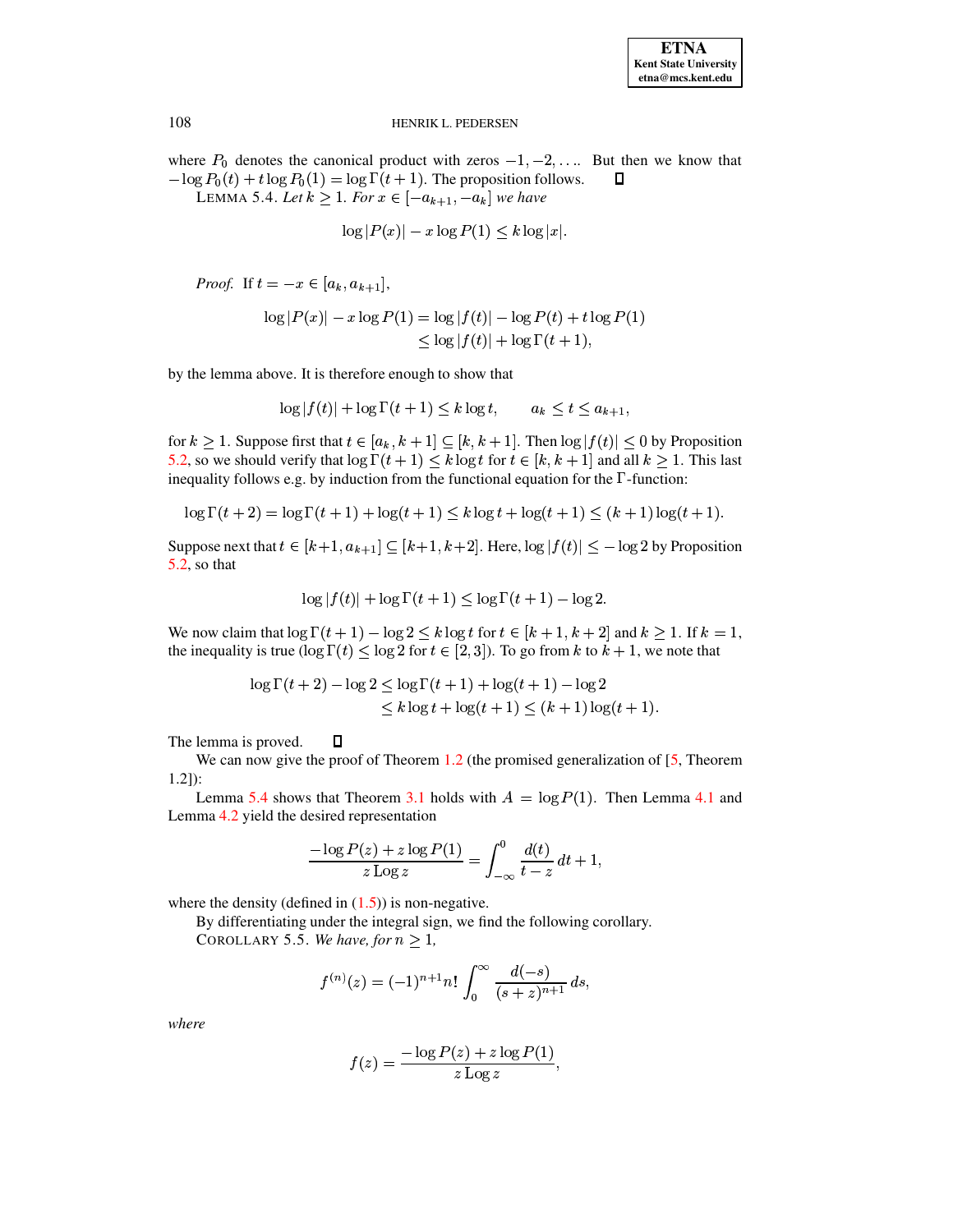*and*  $P$  *is the canonical product associated with a sequence*  $\{-a_k\}$  *satisfying* [\(1.1\)](#page-1-1) *and* [\(5.1\)](#page-12-1)*.* In particular,  $f'$  is completely monotone on  $]0,\infty[$ .

 $\alpha$  *settianareally monotone on*  $[0, \infty)$ .<br>REMARK 5.6. *One may describe the asymptotic behaviour of the maximum of*  $\log |P(x)|$ *on the negative line for a canonical product having negative zeros. As an example we shall study*

$$
\sup\left\{\log |P(x)|-x\log P(1)\,|\,x\in\left[-a_k,-a_{k-1}\right]\right\}
$$

*as*  $k$  *tends to infinity. Here*  ${a_k}$  *satisfies* [\(5.1\)](#page-12-1). We have (with  $t = -x \in [a_{k-1}, a_k]$ )

$$
\log |P(x)| - x \log P(1) = \log |f(t)| - \log P(t) + t \log P(1).
$$

*From the proof of Lemma [5.4](#page-14-0) we know that this is bounded from above by*  $\log \Gamma(t + 1)$ . *To find a lower bound on the supremum above, we need a lower bound on* ] *. Such a lower bound can be found by using the inequalities (for*  $t \in [a_{k-1}, a_k]$ *):* 

$$
\left|1+\frac{t}{a_l}\right| \ge \left|1+\frac{t}{l+1}\right|,
$$

 $for l \geq 1,$ 

$$
\left|1-\frac{t}{a_l}\right| \geq \left|1-\frac{t}{l+1}\right|,
$$

*for*  $1 \leq l \leq k-2$ *, and* 

$$
\left|1-\frac{t}{a_l}\right| \geq \left|1-\frac{t}{l}\right|,
$$

 $for$   $l \geq k+1$ . One obtains

$$
|f(t)| \ge \left| \frac{\sin \pi (t-k)}{\pi (t-k)} \frac{k(1-t/a_k)(1-t/a_{k-1})}{1-t^2} \right|.
$$

We now put  $b_k = (a_k + a_{k-1})/2$  and note that

$$
b_k \in [a_{k-1}, a_k] \cap [k-1/2, k+1/2].
$$

*Therefore*

$$
\sup\{|f(t)| \, | \, t \in [a_{k-1}, a_k]\} \ge |f(b_k)|
$$
  

$$
\ge Const \inf_{|s| \le 1/2} \left| \frac{\sin(\pi s)}{\pi s} \right| \frac{(a_k - a_{k-1})^2}{k^3}.
$$

*Furthermore,*  $-\log P(t) + t \log P(1) \ge \log \Gamma(t+2) - t \log 2$  for  $t > 1$  (by an argument as *in Proposition [5.3\)](#page-13-1) and we thus obtain, for a suitable constant* <sup>ß</sup>*,*

$$
\log \Gamma(k+1) - k \log 2 - 3 \log k + 2 \log(a_k - a_{k-1}) + C
$$
  
\$\leq\$ sup{log |P(x)| - x log P(1) | x ∈ [-a\_k, -a\_{k-1}]}  
\$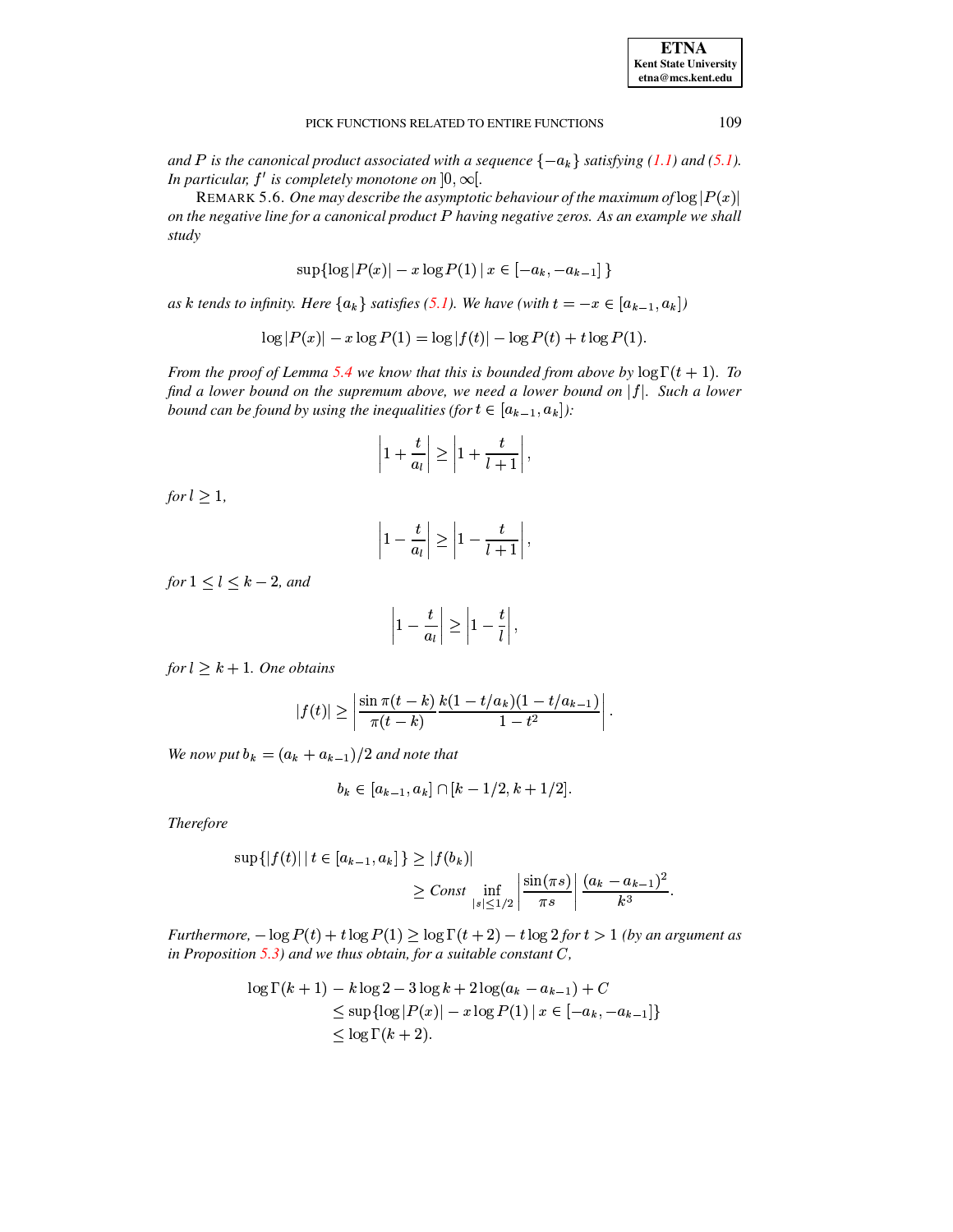Let us end this section by finding ways of weakening the assumption  $(5.1)$ . As indicated in Remark [3.2,](#page-7-4) *removal* of some zeros of P may destroy the Pick property of

$$
\frac{-\log P(z) + z \log P(1)}{z \log z}.
$$

<span id="page-16-0"></span>It is possible to obtain the following result, dealing with the case of the zeros being shifted to the left.

THEOREM 5.7. Let  $a \ge 1$  and suppose that  $a_k \in [a + k - 1, a + k]$  for  $k = 1, 2, ...$ *Then*

$$
z \mapsto \frac{-\log P(z) + z \log P(1)}{z \log z}
$$

 $i$ s a Pick function. Here P denotes the canonical product of genus 1 having zeros at  $\{-a_k\}.$ 

*Proof.* The proof follows the same lines as the proof of Theorem [1.2](#page-3-0) and is based on the inequalities

$$
\log|P(x)| - x\log P(1) \le k\log|x|
$$

for  $x \in [-a_{k+1}, -a_k]$  and  $k \ge 1$ . We shall briefly indicate how to verify these inequalities. First of all, for  $t \in [a_k, a_{k+1}] \subseteq [a+k-1, a+k+1]$ ,

$$
|f(t)| = \prod_{l=1}^{\infty} \left| 1 - \frac{t^2}{a_l^2} \right|
$$
  
\$\leq \frac{\Gamma(a)^2 \Gamma(t-a)(t-a)^2}{\Gamma(t+a)} \left| \frac{\sin \pi(t-a)}{\pi(t-a)} \frac{1}{1 - (t-a)^2/k^2} \right|.

This estimate can be deduced in the same way as the estimate in Proposition [5.2](#page-13-0) and using the identity

$$
\prod_{l=0}^{\infty}\left(1-\frac{t^2}{(a+l)^2}\right)=\frac{\Gamma(a)^2}{\Gamma(t+a)\Gamma(-t+a)}.
$$

Secondly, from Proposition [5.3,](#page-13-1) for  $t \geq 1$ ,

$$
-\log P(t) + t \log P(1) \leq -\log P_a(t) + t \log P_a(1),
$$

where  $P_a$  has its zeros at  $-(a+k-1), k \ge 1$ . The relation

$$
-\log P_a(t) + t \log P_a(1) = \log \Gamma(t+a) - \log \Gamma(a) - t \log a
$$

follows either by computation by noting that  $1/\Gamma(z + a)$  is an entire function with zeros at  $-(a+k-1), k \ge 1$  and of order (at most) 1. Thus, by Hadamards factorization theorem, it is of the form  $P_a(z) \exp(A + Bz)$ , where one finds  $A = \log \Gamma(a)$  and  $B = \log a + \log P_a(1)$ . Now, suppose that  $t \in [a_k, a_{k+1}] \, (\subseteq [a+k-1, a+k+1])$ . We find

$$
\log |P(x)| - x \log P(1) \le \log \Gamma(t + a) - \log \Gamma(a) - t \log a + \log |f(t)|
$$
  
\n
$$
\le \log \Gamma(a) - t \log a + \log \Gamma(t - a + 1)
$$
  
\n
$$
+ \log(t - a) + \eta(t),
$$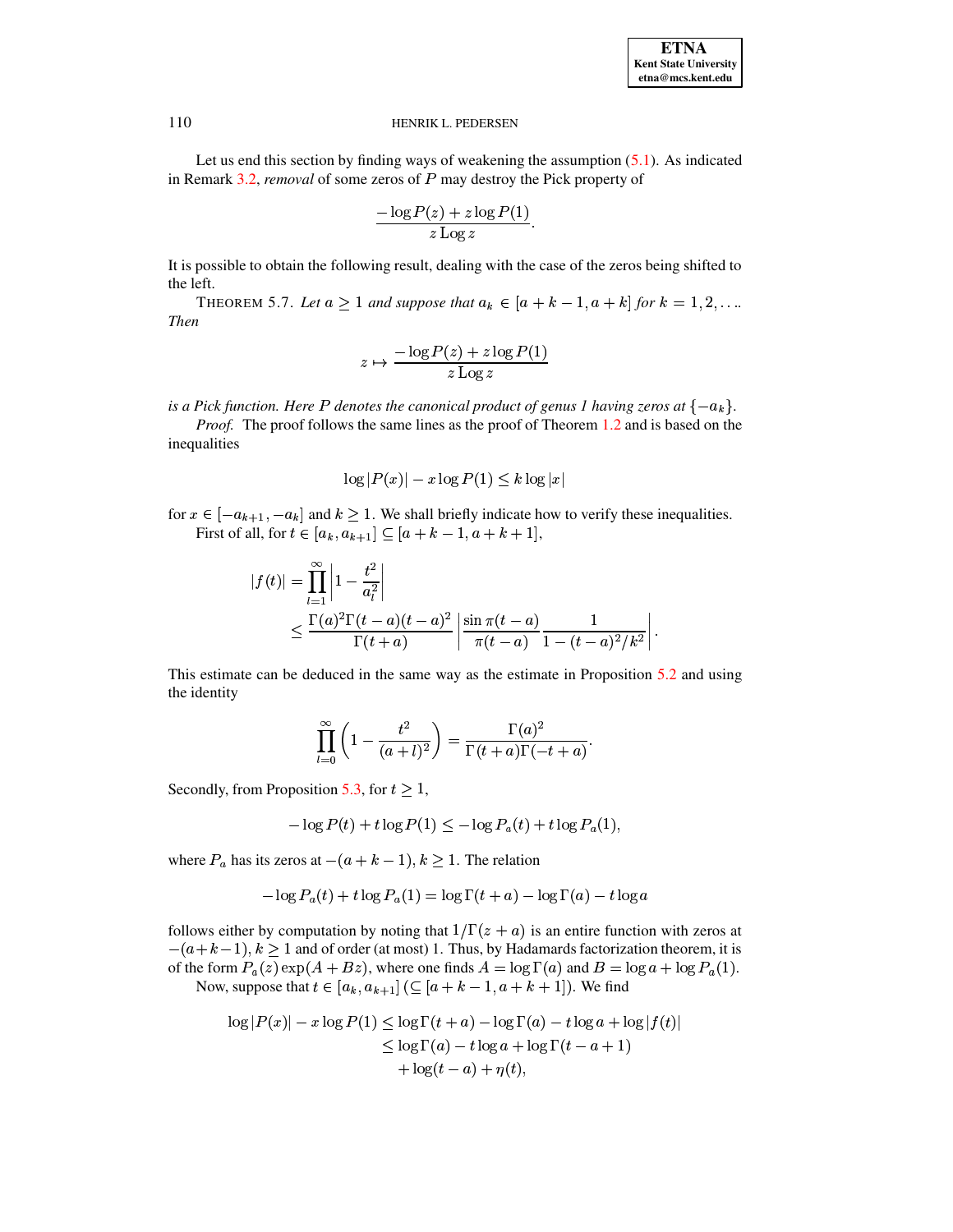#### PICK FUNCTIONS RELATED TO ENTIRE FUNCTIONS

where  $\eta(t) = 0$  for  $a + k - 1 \le t \le a + k$  and  $\eta(t) = -\log 2$  for  $a + k \le t \le a + k + 1$ according to Lemma 5.1. If we put  $s = t - a$  we see that the desired inqualities are verified if

$$
\log \Gamma(a) - (s+a)\log a + \log \Gamma(s+1) + \log s \le k\log(s+a)
$$

for  $k-1 \leq s \leq k$  and

$$
\log \Gamma(a) - (s+a) \log a + \log \Gamma(s+1) + \log s - \log 2 \leq k \log(s+a),
$$

for  $k \leq s \leq k+1$ . To verify these inequalities we use that  $\log \Gamma(a) \leq a \log a$  for  $a \geq 1$ ,  $s \log a \geq 0$ ,  $\log(s + a) \geq \log s$  and the inequalities for  $\Gamma$  used in the proof of Lemma 5.4. The theorem is proved. П

If we take  $a_k = R + k - 1$ ,  $k \ge 1$  for some  $R \ge 1$  then we obtain the following corollary. COROLLARY 5.8. For any  $R > 1$ , the function

$$
z \mapsto \frac{\log \Gamma(z+R) - \log \Gamma(R) - z \log R}{z \operatorname{Log} z}
$$

is a Pick function.

REMARK 5.9. It should be noted that e.g. the assumption  $|a_k - k| \leq 1/2$ , for  $k \geq 1$ is not sufficient to produce a Pick function. Even for arithmetic sequences  $a_k = r + k - 1$ , where  $r > 0$  is close to zero the result need not be a Pick function.

A convergent sum of Pick functions is again a Pick function. As a consequence we mention the following result, the moral being "the more zeros the better".

COROLLARY 5.10. Let  $\{P_k\}$  be a sequence of canonical products of genus 1 and suppose that  $P_k$  is associated with  $\{-a_l^{(k)}\}$ , where  $a_l^{(k)} \in [a^{(k)} + l - 1, a^{(k)} + l]$ , for  $l \ge 1$  and some numbers  $a^{(k)} \ge 1$ . If  $\sum_{k=1$ 

$$
z \mapsto \frac{-\log P(z) + z \log P(1)}{z \log z}
$$

is a Pick function, where  $P(z) = \prod_{k=1}^{\infty} P_k(z)$  is the canonical product of genus 1 associated with  $\{-a^{(k)}_l\}$ .

**6.** A related Pick function. We note the following generalization of  $[5,$  Theorem 5.1]. The proof is exactly the same and we shall not repeat it here.

PROPOSITION 6.1. If  $0 < b_1 \leq b_2 \leq \ldots$  and  $\sum_{k=1}^{\infty} b_k^{-2} < \infty$  then

$$
z \mapsto -\frac{\log P(z)}{z} = \sum_{k=1}^{\infty} \left( \frac{1}{b_k} - \frac{\text{Log}(1 + z/b_k)}{z} \right)
$$

is a Pick function and it has the integral representation

$$
-\frac{\log P(z)}{z} = b + \int_{-\infty}^{0} \left(\frac{1}{t-z} - \frac{t}{t^2+1}\right) \xi(t) dt,
$$

where

$$
b = \sum_{k=1}^{\infty} \left( \frac{1}{b_k} - \arctan\left(\frac{1}{b_k}\right) \right)
$$

and  $\xi$  is defined as  $\xi(t) = 0$  for  $t \ge -b_1$  and

$$
\xi(t) = \frac{-k}{t} \quad \text{for } t \in ]-b_{k+1}, -b_k[, k = 1, 2, \dots
$$